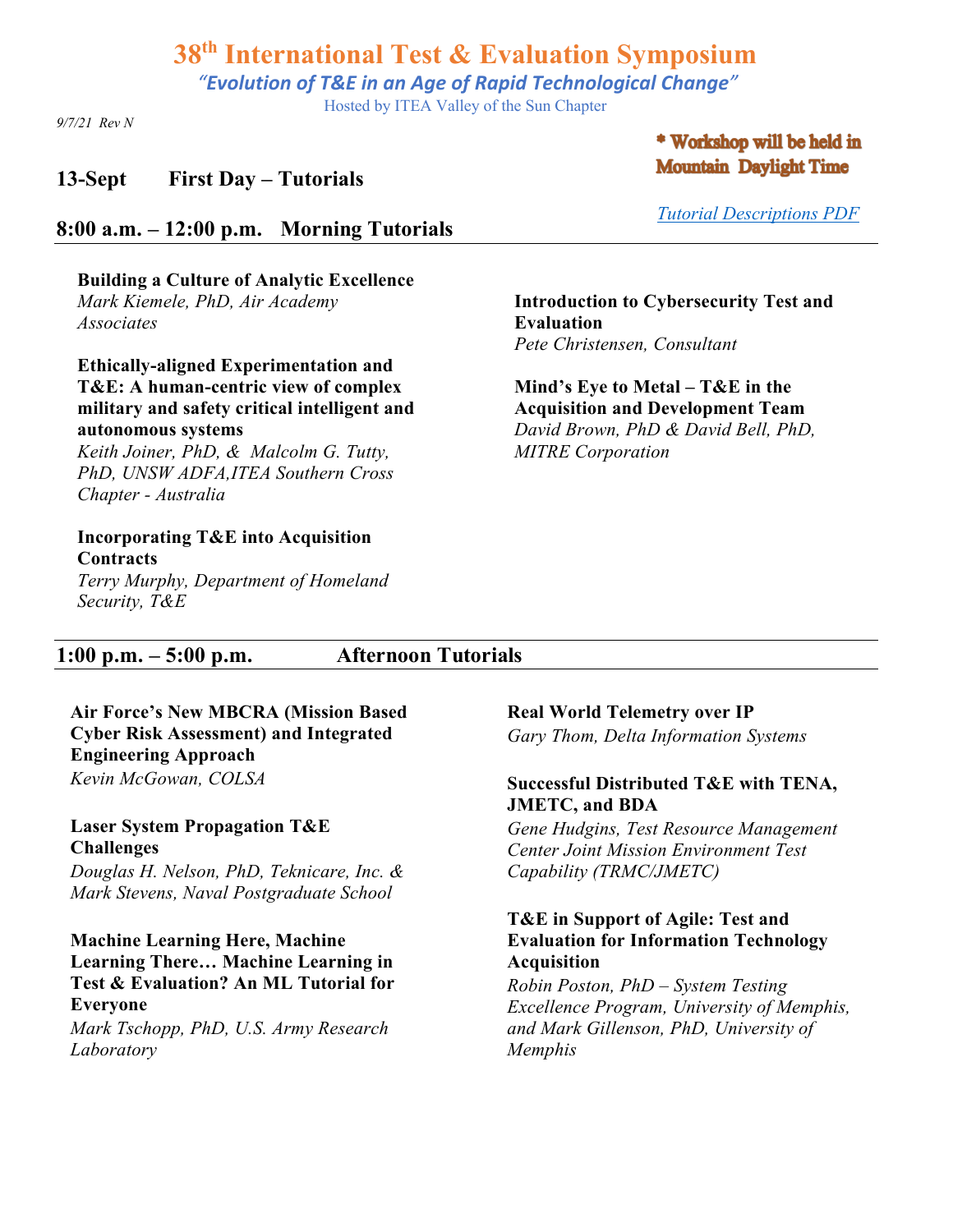*"Evolution of T&E in an Age of Rapid Technological Change"*

Hosted by ITEA Valley of the Sun Chapter

*9/7/21 Rev N*

# **14-Sept Second Day - Plenary Sessions, Technical Sessions, & Exhibits**

| $8:30$ a.m. | Welcome:                         |
|-------------|----------------------------------|
|             | Mr. Pete Crump, ITEA President   |
|             | <b>STAR Spangled Banner</b>      |
|             | Steve Woffinden, Symposium Chair |
|             |                                  |

- 8:45 a.m. Opening Speaker: Raymond O'Toole, PhD, Director (acting) and Principal Deputy to the Director of Operational Test & Evaluation, Office of the Secretary of Defense
- 9:30 a.m. Keynote Speaker: James Wells, Director, Test and Evaluation, Department of Homeland Security, Science & Technology Directorate

#### **10:00 a.m. 30- minute Break. Please take this time to visit the virtual exhibit hall**

#### 10:30 a.m. **Test and Resource Perspective on Emerging Technologies**

*Moderated by James Wells, Director, Test and Evaluation, Department of Homeland Security, Science & Technology Directorate*

#### Panelists:

- $\triangleright$  Kyle Fox, Executive Director, Systems Integration & Test, Raytheon Missiles & Defense
- $\triangleright$  Raymond O'Toole, PhD, Director (acting) and Principal Deputy to the Director of Operational Test & Evaluation, Office of the Secretary of Defense
- Ø George Rumford, Director (acting) and Principal Deputy, Test Resource Management
- Ø Malcolm G. Tutty, PhD, Australian Defence Force Academy, ITEA Southern Cross Chapter - Australia

#### **12:00 p.m. Lunch Break – Please take this time to visit the virtual exhibit hall**

- 12:30 p.m. Featured Speaker: Dana (Keoki) Jackson, PhD, Senior Vice President, General Manager, MITRE National Security
- 1:15 p.m. Featured Speaker: Kyle Fox, Executive Director, Systems Integration & Test, Raytheon Missiles & Defense
- 2:00 p.m. Featured Speaker: Shimon Fhima, Director Strategic Programmes, UK Ministry of Defence
- 2:45 p.m. Preview of day two Steve Woffinden, Symposium Chair

# *Please join us in the virtual exhibit hall from 2:30-5:00pm. Attendees will be able to video chat with exhibitors during this time.*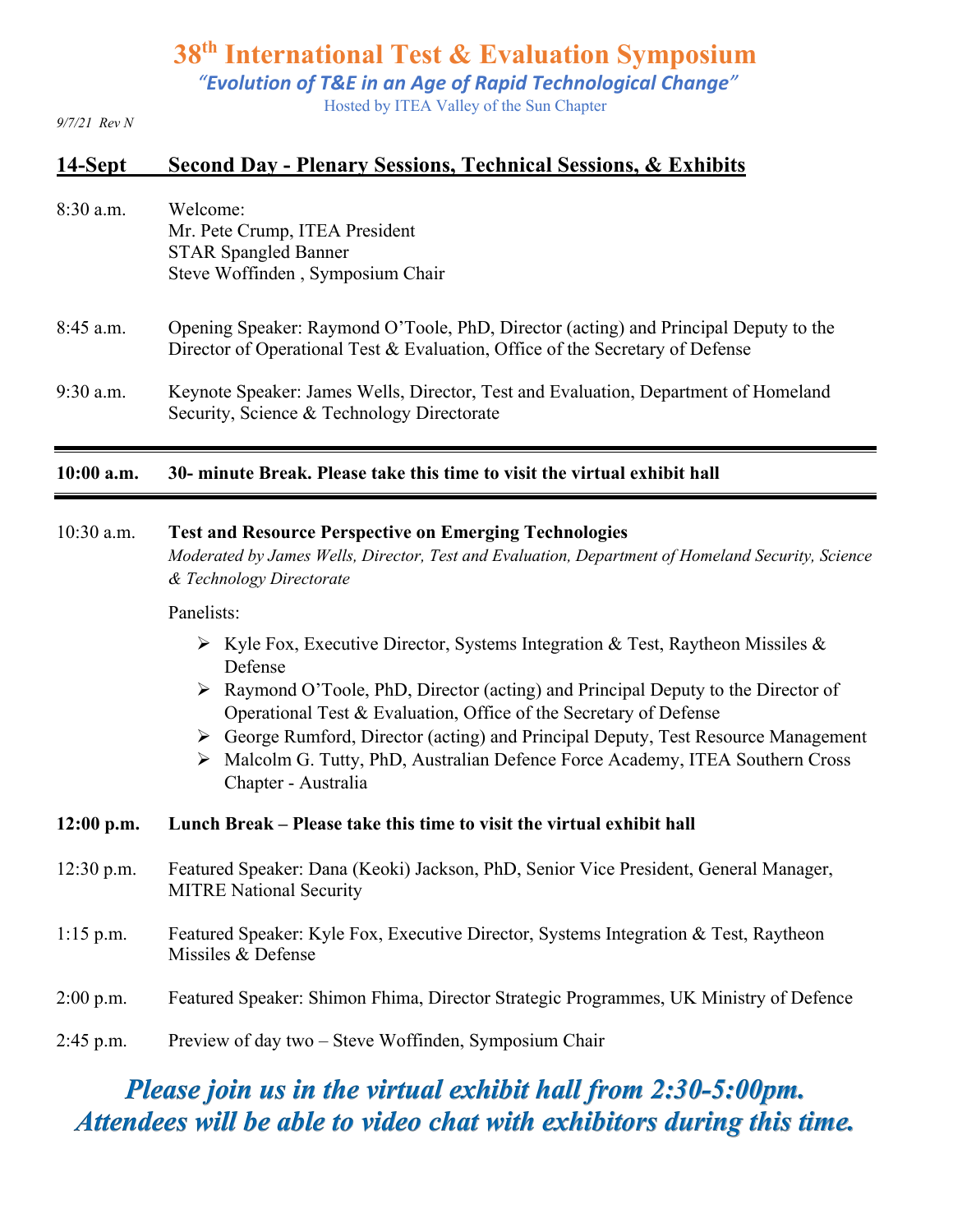*"Evolution of T&E in an Age of Rapid Technological Change"*

Hosted by ITEA Valley of the Sun Chapter

*9/7/21 Rev N*

# **15-Sept Third Day - Plenary Sessions, Technical Sessions, & Exhibits**

- 8:00 a.m. Welcome and overview of the day's events Steve Woffinden, Symposium Chair
- 8:05 a.m. Featured Speaker: Lieutenant Colonel Matthew Wroten, Deputy Director of USSF Test and Evaluation, Peterson Space Force Base *USSF Approach to Test and Evaluation: Building in Integrated Test from the Beginning*
- 8:45 a.m. Featured Speaker: Devin Cate, Director of Test & Evaluation, USAF
- 9:30 a.m. Featured Speaker: Carroll "Rick" Quade, Director, Navy Innovation, Technology Requirements and Test and Evaluation, Department of the Navy
- 10:10 a.m. Featured Speaker: James Cook, Director, U.S. Army Test and Evaluation

### **10:45 a.m. 15- minute Break. Please take this time to visit the virtual exhibit hall**

#### 11:00 a.m. **T&E for AI/ML Enabled Systems**

*Moderated by Jane Pinelis, PhD, Chief of the Test, Evaluation and Assessment Branch, Department of Defense Joint Artificial Intelligence Center*

Panelists:

- Ø Alec Banks, Senior Principal Scientist, Defence Science and Technology Labs
- Ø Chad Bieber, Senior Research Engineer, Johns Hopkins University Applied Research Lab, Department of Defense Joint Artificial Intelligence Center
- Ø Laura Freeman, PhD, Director, Intelligent System Lab, Virginia Tech Hume Center
- $\triangleright$  John Haman, Statistician, Institute for Defense Analyses
- Ø Galen Mullins, PhD, Senior AI Researcher, Johns Hopkins University Applied Research Lab
- 12:30 p.m. Featured Speaker: Neal MacKertich, PhD, Principal Engineering Fellow, Raytheon Missiles & Defense (retired) *"Too Soon Old, Too Late Smart"*

#### **1:00 p.m. Lunch Break – Please take this time to visit the virtual exhibit hall**

1:30 p.m. Technical Tracks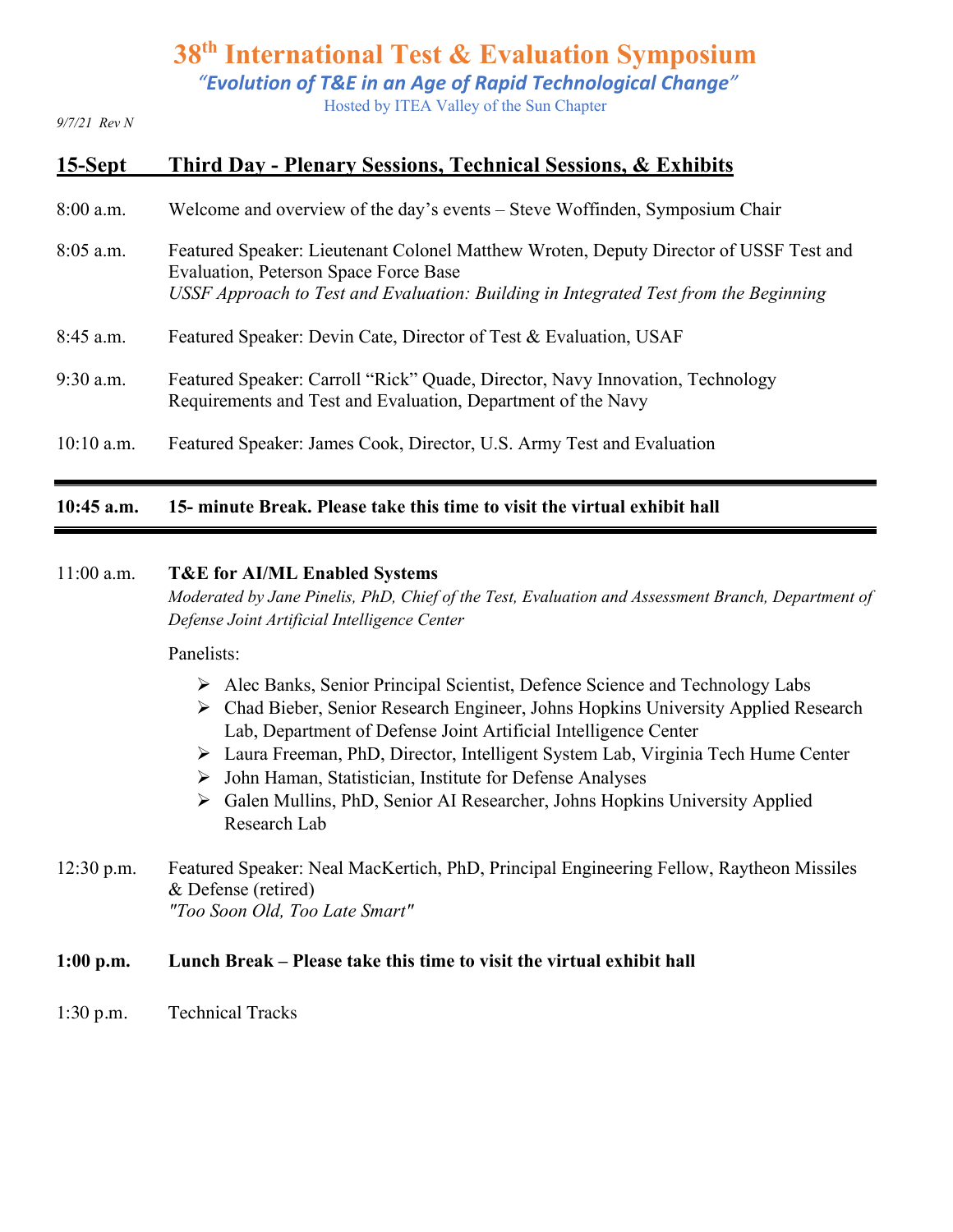*"Evolution of T&E in an Age of Rapid Technological Change"*

Hosted by ITEA Valley of the Sun Chapter

*9/7/21 Rev N*

| <b>Chair</b>                                                 | <b>Time</b> | <b>Title</b>                                                                                                 | Presenter(s)                                                                                   |  |
|--------------------------------------------------------------|-------------|--------------------------------------------------------------------------------------------------------------|------------------------------------------------------------------------------------------------|--|
| <b>Track 1: Visual Analytics</b>                             |             |                                                                                                              |                                                                                                |  |
| Simon Su,<br>PhD, ARL<br><b>DSRC</b>                         | 1:30        | Using Natural Language Processing to<br>Construct a Knowledge Graph of Test<br><b>Incident Reports</b>       | Sagar Indurkhya, PhD, Hector<br>Vazquez, Aakash Indurkhya, Ciro<br>Donalek, Virtualitics, Inc. |  |
|                                                              | 2:00        | SyncVis, a Framework for 2D and 3D<br><b>Visual Analytics</b>                                                | Simon Su, PhD, and Vincent Perry,<br>ARL DSRC; Olena Tkachenko,<br>GDIT; Michael An, Parsons   |  |
|                                                              | 2:30        | <b>Integrating Machine Learning and</b><br>Interactive Visualizations for<br>Heterogeneous T&E Data Analysis | Mariya Occorso and Vincent Perry,<br><b>ARL DSRC</b>                                           |  |
| <b>Track 2: Cyber-Physical Systems Testing</b>               |             |                                                                                                              |                                                                                                |  |
| <b>Bill "Data"</b><br>Bryant, PhD,<br><b>MTSI</b>            | 1:30        | Assurance Cases as a Grand Unified<br>Theory of Weapon Systems and<br><b>Platform Cyber Risk</b>             | Bill "Data" Bryant, PhD, MTSI                                                                  |  |
|                                                              | 2:00        | Cyber Test and Evaluation for Supply<br>Chain Risk Management                                                | Sarah Standard, OUSD R&E,<br>Developmental Test, Evaluation, and<br>Assessments                |  |
|                                                              | 2:30        | Cyber Testing Networks Over Their<br>Entire Life Cycle in a Digital Twin<br>Environment                      | Charles D. Burdick & Deepinder<br>Sidhu, PhD, Cyberspace Analytics<br>Corp.                    |  |
|                                                              |             | Track 3: Future of T&E and Cybersecurity – Current Gaps, Innovations, and Requirements                       |                                                                                                |  |
| <b>Erwin Sabile,</b><br><b>Booz Allen</b><br><b>Hamilton</b> | 1:30        | Cyber Survivability Test and<br>Evaluation                                                                   | Ryan Mayer, COMOPTEVFOR,<br>Deputy Director, Cybersecurity OT&E                                |  |
|                                                              | 2:00        | How to Integrate Innovative Solutions<br>From SMALL Businesses in the Early<br>Stage of T&E Ventures?        | Scott Aughenbaugh, Acting Chief of<br>Staff, National Security Innovation<br>Network (NSIN)    |  |
|                                                              | 2:30        | Advantages of early OT&E Integration                                                                         | CAPT William Selk, Commanding<br>Officer                                                       |  |
|                                                              | 3:00        | Joint Artificial Intelligence (AI) Red<br><b>Teaming</b>                                                     | Galen Mullins, PhD, Johns Hopkins<br>University Applied Research Lab<br>(JHUAPL)               |  |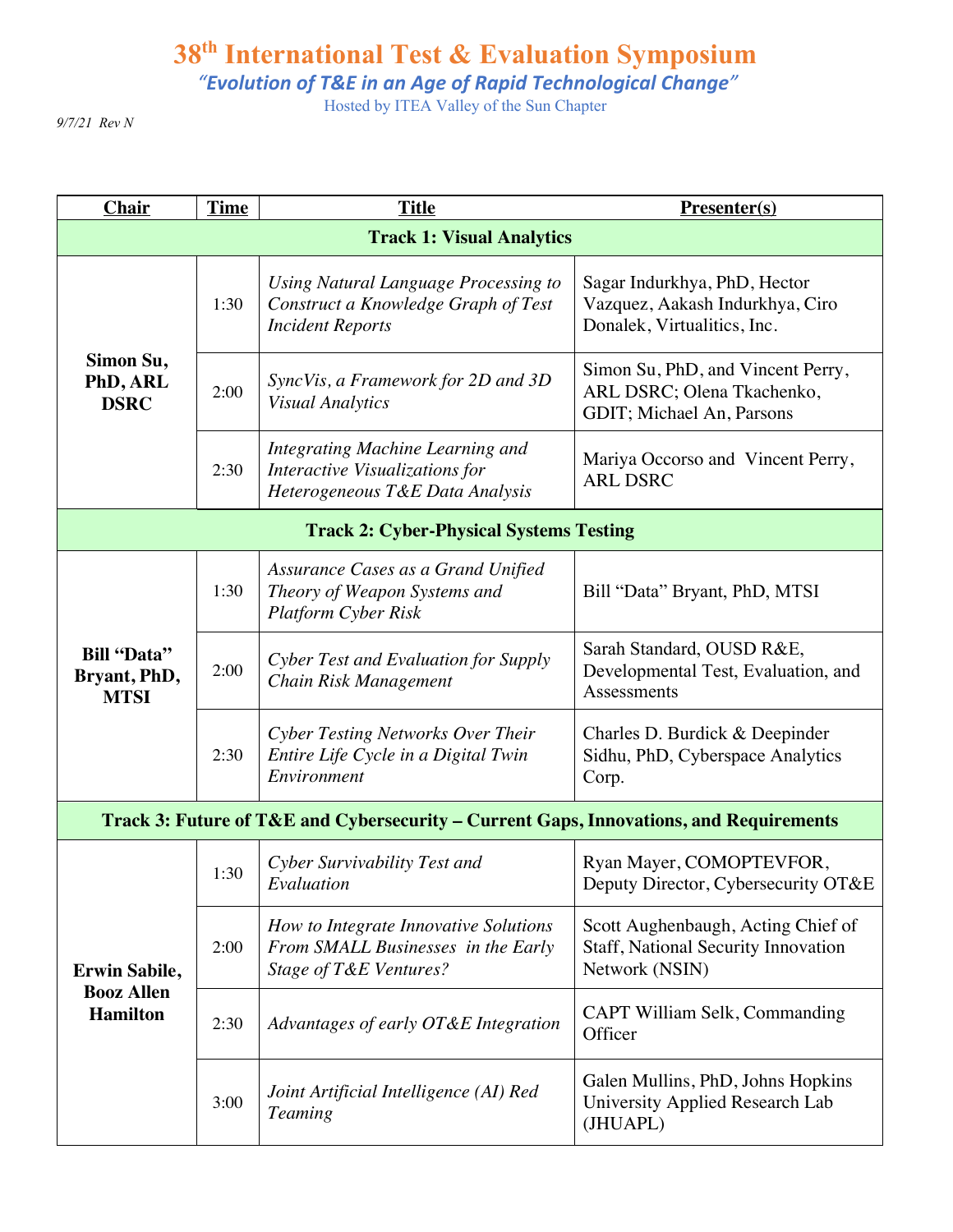*"Evolution of T&E in an Age of Rapid Technological Change"*

Hosted by ITEA Valley of the Sun Chapter

*9/7/21 Rev N*

| <b>Track 4: Data Analytics &amp; Automated Test Reporting</b> |      |                                                                                                                                             |                                                                                                                                                                  |
|---------------------------------------------------------------|------|---------------------------------------------------------------------------------------------------------------------------------------------|------------------------------------------------------------------------------------------------------------------------------------------------------------------|
| Larisa Funk,<br><b>Booz Allen</b><br><b>Hamilton</b>          | 1:30 | Applying Scientific Test and Analysis<br>Techniques in the Agile/DevSecOps<br><b>T&amp;E</b> Environment                                    | William F. Rowell, PhD, retired                                                                                                                                  |
|                                                               | 2:00 | Seminal Analysis Methodology Based<br>on Uncorrelated Data Collection in<br><b>Either Benign or Contested</b><br>Environments               | Nathan A. Ruprecht & Elisa N.<br>Carrillo, 746 Test Squadron                                                                                                     |
|                                                               | 2:30 | Cost-effective Method to Characterize<br>Antenna Performance                                                                                | James D. Silk & James M. Ralston,<br><b>Institute for Defense Analyses</b>                                                                                       |
|                                                               | 3:00 | Data Science and Predictive Modeling                                                                                                        | Chelsea Owens & Larisa Funk, Booz<br>Allen Hamilton                                                                                                              |
| <b>Track 5: Agile Methods and DOE</b>                         |      |                                                                                                                                             |                                                                                                                                                                  |
| <b>Chris Olinde,</b><br><b>GTRI</b>                           | 1:30 | Use of DOE tools in a Development<br>Laboratory                                                                                             | Jasveer Ramroo Beni, Master Builders<br>Solutions Construction Chemicals,<br><b>LLC</b>                                                                          |
|                                                               | 2:00 | The Challenges of Agile Software<br>Delivery for Military Embedded<br>Software Solutions                                                    | Chris Olinde, Andrew Mishoe,<br>Stephens Summerlin & Ken Bailey,<br>Georgia Tech Research Institute                                                              |
|                                                               | 2:30 | Looking at Legacy I&V through an<br><b>Agile Lens</b>                                                                                       | Scott A. Goodman & Doug Moshier,<br>Raytheon Missile & Defense                                                                                                   |
|                                                               |      | <b>Track 6: International T&amp;E</b>                                                                                                       |                                                                                                                                                                  |
| Ade Britton,<br>PhD, QinetiQ                                  | 1:30 | <b>Electro-Magnetic Spectrum Operations</b><br>(EMSO) Challenges for Future Test<br>and Evaluation Systems                                  | Loannis Vagias, Cranfield University;<br>Raffaele Fiengo, National Instruments<br>(NI);<br>Anthony McKelvey, Defence Science<br>and Technology Laboratory (DSTL) |
|                                                               | 2:00 | A Software Connected Approach for<br>Facing the Challenges Associated to<br>New EMSO and Digital<br>Transformation in T&E                   | Raffaele Fiengo, National Instruments<br>(NI) & Massimo Sciotti, Elettronica<br>GmbH (ELT)                                                                       |
|                                                               | 2:30 | <b>Globally Deployable Maritime</b><br>Tracking Range Capability for<br>Maritime Training, Mission Rehearsal,<br><b>Test and Evaluation</b> | Steve Powell, & Rogiero Ramos<br>Qinetiq & Darryl Newborough,<br>Sonardyne                                                                                       |

*Please join us in the virtual exhibit hall from 3:30-5:00pm. Attendees will be able to video chat with exhibitors during this time.*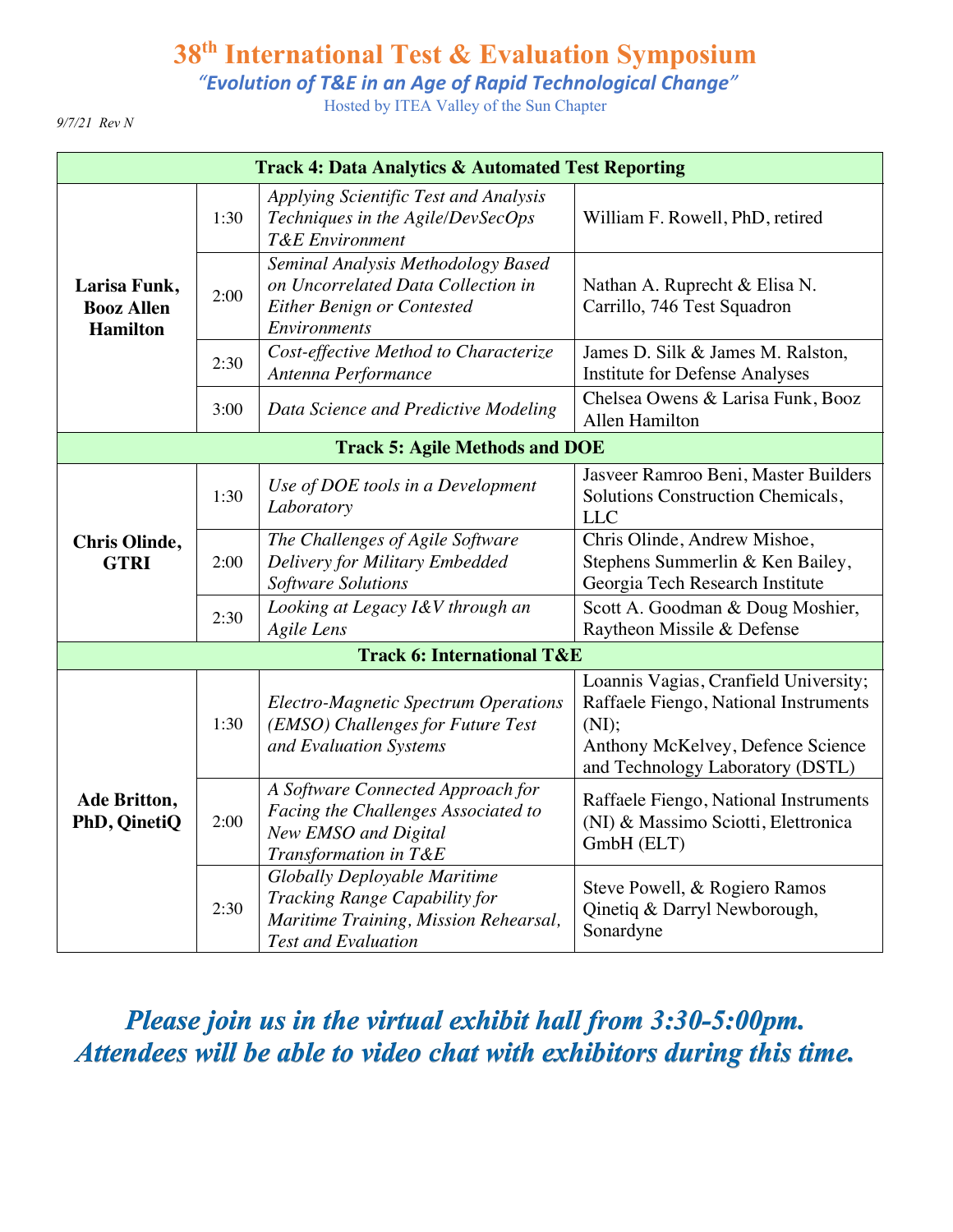*"Evolution of T&E in an Age of Rapid Technological Change"*

Hosted by ITEA Valley of the Sun Chapter

#### *9/7/21 Rev N*

### **16-Sept Fourth Day - Plenary Sessions, Technical Sessions, & Exhibits**

8:20 a.m. Welcome and overview of the day's events – Steve Woffinden, Symposium Chair

#### 8:30 a.m. **T&E Workforce**

*Moderated by Terry Murphy, Deputy Director, Policy and Workforce Development, Department of Homeland Security, Office of Test and Evaluation*

#### Panelists:

- Ø Darryl Ahner, PhD, Director, Scientific Test and Analysis Techniques Center of Excellence
- $\triangleright$  Pete Christensen, Consultant
- Ø Robin Poston, PhD, Dean of the Graduate School, University of Memphis
- Ø Laura Freeman, PhD, Director, Intelligent System Lab, Virginia Tech Hume Center
- Ø Joseph Stasiowski, Enterprise Test Services Lead, Terminal Automation Team, Federal Aviation Administration's (FAA's)
- Ø Kenneth Stefanek, Learning Director for Test and Evaluation, Defense Acquisition University

#### **10:00 a.m. 30- minute Break. Please take this time to visit the virtual exhibit hall**

#### 10:30 a.m. **The Past is Prologue - A Panel of Past Presidents**

*Moderated by Matt Reynolds, Consultant*

Panelists:

- Ø Patricia Sanders, PhD, Independent Aerospace Consultant
- $\triangleright$  John Foulkes, Consultant
- Ø Rusty Roberts, Georgia Tech Research Institute (GTRI)
- Ø Stephanie Clewer, Systems Application & Technologies, Inc. (SA-TECH)
- Ø Mark Brown, PhD, Vice President, Scientific Research Corporation
- Ø Chas McKee, President and CEO, Taverene Analytics LLC
- Ø Gene Hudgins, Director of Test and Training Environments, KBR
- Ø Bill Keegan, Executive Vice President, Equator Corporation
- Ø Pete Crump, Georgia Tech Research Institute (GTRI)

#### **12:00 p.m. Lunch Break – Please take this time to visit the virtual exhibit hall**

#### **12:30 p.m. Test & Evaluation Professional Awards Presentation**

1:00 p.m. Technical Tracks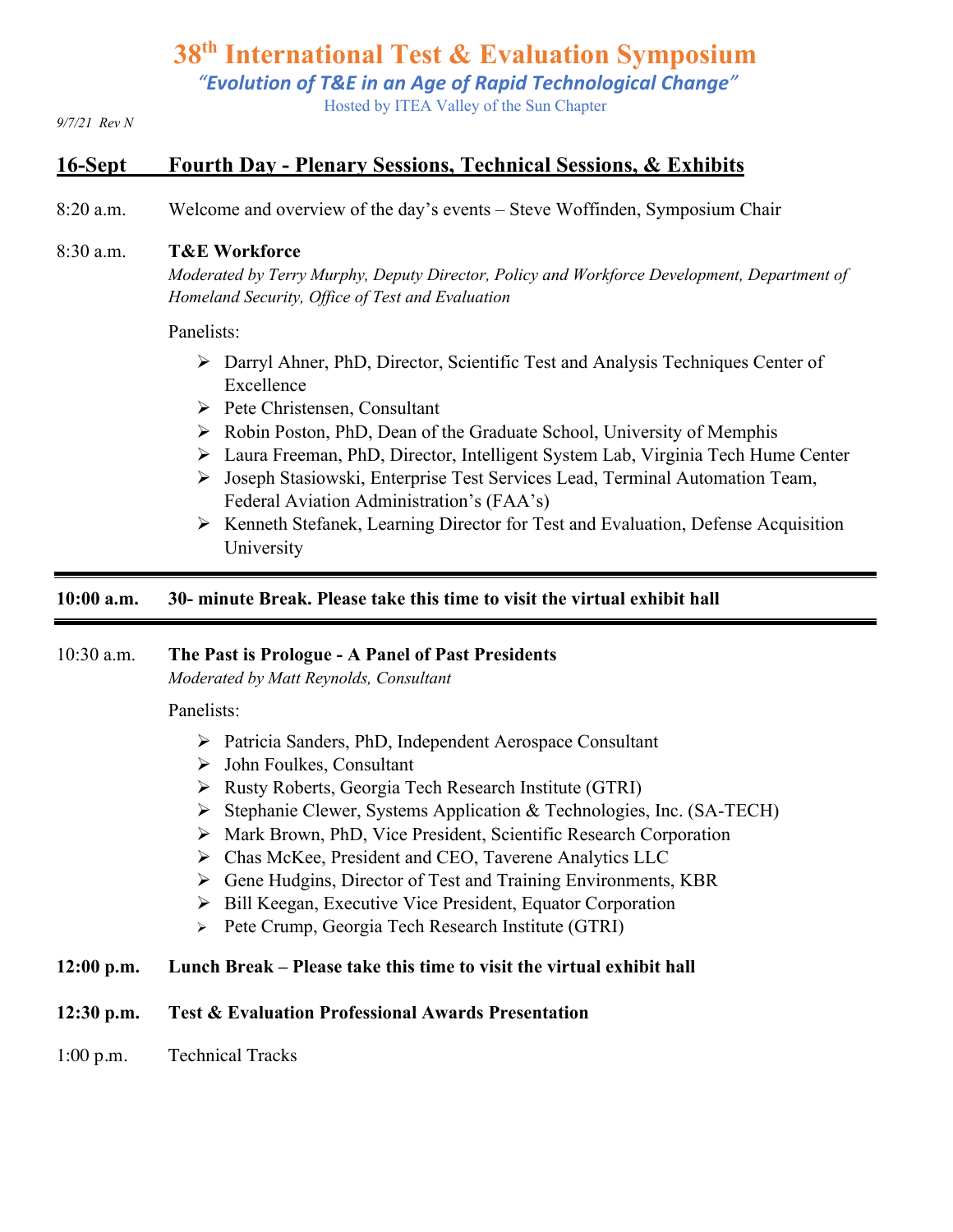*"Evolution of T&E in an Age of Rapid Technological Change"*

Hosted by ITEA Valley of the Sun Chapter

*9/7/21 Rev N*

| <b>Chair</b>                                                             | <b>Time</b> | <b>Title</b>                                                                                                                                         | <b>Presenter(s)</b>                                                                                                                                               |  |
|--------------------------------------------------------------------------|-------------|------------------------------------------------------------------------------------------------------------------------------------------------------|-------------------------------------------------------------------------------------------------------------------------------------------------------------------|--|
| <b>Track 7: STEM for T&amp;E</b>                                         |             |                                                                                                                                                      |                                                                                                                                                                   |  |
| Virginia To,<br><b>Army</b><br><b>Research</b><br>Laboratory<br>/Parsons | 1:00        | Forge the Future with Computing                                                                                                                      | Virginia To, Army Research<br>Laboratory /Parsons                                                                                                                 |  |
|                                                                          | 1:30        | Topic Modeling and Visualization for<br><b>Test Incident Report Data</b>                                                                             | Sage Leone, University of Maryland;<br>Jamie Infantolino, US Army Research<br>Laboratory; Adam Childs & Cleon<br>Anderson, US Army Research<br>Laboratory/Parsons |  |
|                                                                          | 2:00        | Visual Analytic Application Toolset for<br>Large-Scale Data                                                                                          | Aiden Kenny, Columbia University;<br>Mariya Occorso, Arcadia University;<br>Vincent Perry, US Army Research<br>Laboratory                                         |  |
|                                                                          | 2:30        | <b>Immersive Environments for Visual</b><br><b>Analytics</b>                                                                                         | James Hughes, UMD College Park;<br>Selena Hamilton, Penn State<br>University; Virginia To, US Army<br><b>Research Laboratory /Parsons</b>                         |  |
| <b>Track 8: Digital Transformation</b>                                   |             |                                                                                                                                                      |                                                                                                                                                                   |  |
| <b>Suzanne Beers,</b><br>PhD, MITRE                                      | 1:00        | T&E: Required Leadership in The Age<br>of Transformation                                                                                             | Paul McNamara, The Sente Group,<br>Inc.                                                                                                                           |  |
|                                                                          | 1:30        | <b>Accelerating Capability Delivery</b><br>Through Mission-Focused MBT&E                                                                             | Joe Murphy & Bill Beuth, Analytical<br>Graphics Inc / An Ansys Company                                                                                            |  |
|                                                                          | 2:00        | Mission Engineering, Capability<br><b>Evaluation &amp; Digital Engineering</b><br>Informing DoD Technology,<br>Prototyping and Acquisition Decisions | Suzanne Beers, PhD,<br>OUSD(R&E)/DTE&A (The MITRE<br>Corporation)                                                                                                 |  |
|                                                                          |             | <b>Track 9: Autonomous Systems</b>                                                                                                                   |                                                                                                                                                                   |  |
| <b>Leonard</b><br><b>Truett, PhD</b><br><b>STAT COE</b>                  | 1:00        | The Use and Benefits of Modeling and<br><b>Simulation with Autonomous Testing</b>                                                                    | John Whitt & Paul Bounker, Aberdeen<br><b>Test Center/Ground Vehicle Systems</b><br>Center                                                                        |  |
|                                                                          | 1:30        | <b>Evaluating Autonomous System</b><br><b>Information Dominance</b>                                                                                  | Cierra Hall, Judith Stoer & David<br>Scheidt, Weather Gage Technologies                                                                                           |  |
|                                                                          | 2:00        | Path Planning for Multi-Agent Semi-<br>Autonomous Rover in an Integrated<br>System Test Facility Without the Aid of<br><b>GPS</b>                    | Lauren Blanks, Allyson Burba, Isaac<br>Isukapati & Brian Neff, U.S. Air<br>Force Academy and National Robotics<br><b>Engineering Center</b>                       |  |
|                                                                          | 2:30        | Advancements in Test and Evaluation<br>for Autonomous Systems (ATEAS)                                                                                | Charlie Middleton & Lenny Truett,<br>PhD, Scientific Test and Analysis<br>Techniques Center of Excellence<br>(STAT COE)                                           |  |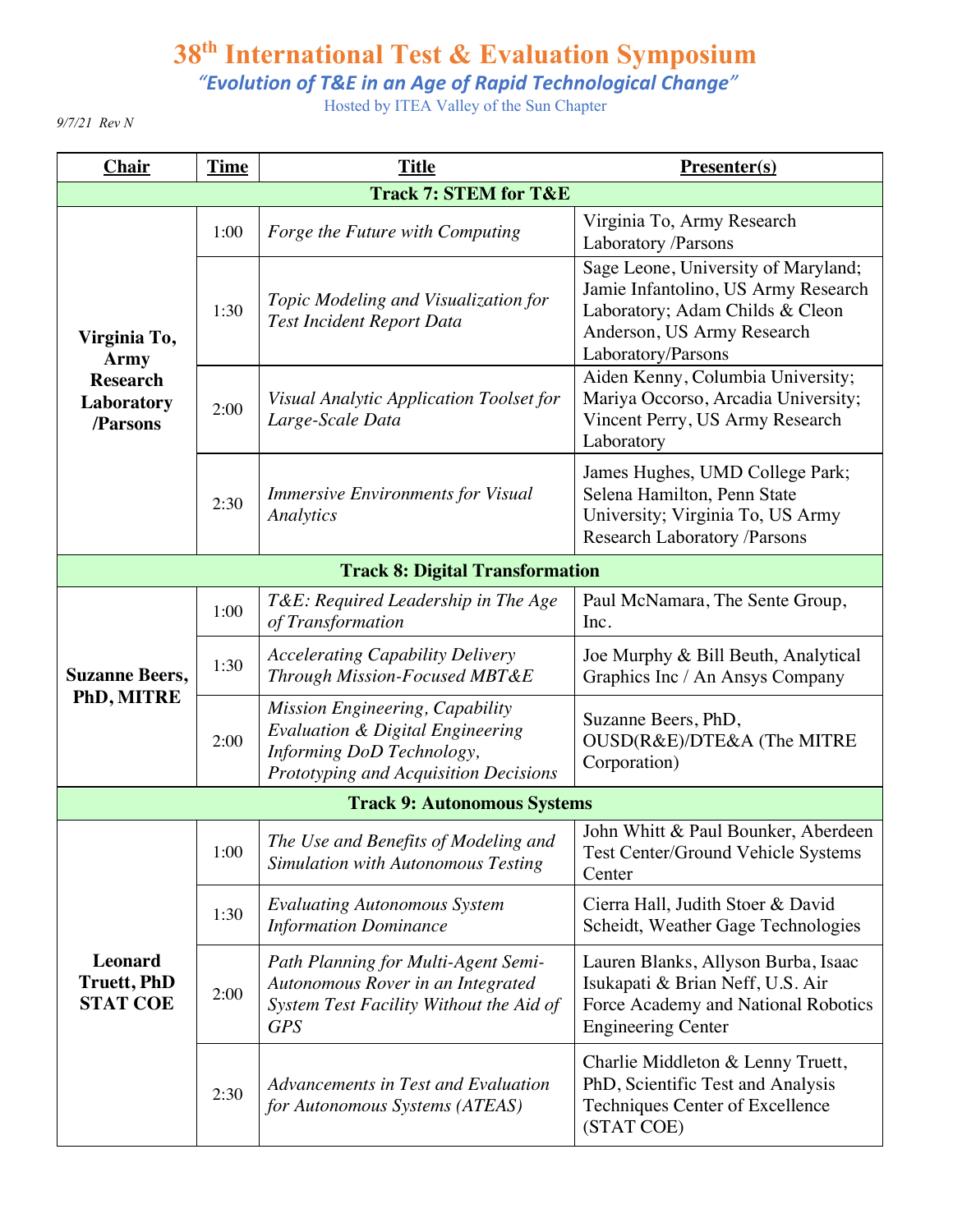*"Evolution of T&E in an Age of Rapid Technological Change"*

Hosted by ITEA Valley of the Sun Chapter

*9/7/21 Rev N*

| <b>Track 10: International T&amp;E 2</b>              |      |                                                                                                                                 |                                                                                                              |  |
|-------------------------------------------------------|------|---------------------------------------------------------------------------------------------------------------------------------|--------------------------------------------------------------------------------------------------------------|--|
| Ade Britton,<br><b>PhD, Qinetiq</b>                   | 1:00 | Modernizing T&E is Much Easier to<br>Say                                                                                        | Richard Cawthorne, Defence Science<br>and Technology Laboratory (DSTL)                                       |  |
|                                                       | 1:30 | The Queensland Flight Test Range<br>(QFTR)                                                                                      | Rob Dunn & Jim Parkes, QinetiQ<br>Australia Pty Ltd                                                          |  |
|                                                       | 2:00 | System of Systems Synthetic Evaluation                                                                                          | Mark Threadgold and Ben Egan, UK<br>Ministry of Defence, Defence Science<br>and Technology Laboratory (DSTL) |  |
| <b>Track 11: Workforce Certification</b>              |      |                                                                                                                                 |                                                                                                              |  |
| Pete<br>Christensen,<br><b>Consultant</b>             | 1:00 | Elevating the T&E Profession Through<br><b>CTEP</b>                                                                             | Pete Christensen, Consultant                                                                                 |  |
|                                                       | 1:30 | DOD T&E Certification                                                                                                           | Paul Shaw, Professor, Cybersecurity,<br>Defense Acquisition University                                       |  |
|                                                       | 2:00 | Micro-Credentialing for Professional<br>Development                                                                             | Taz Daughtrey, President,<br>Association for Testing & Software<br><b>Quality Assurance</b>                  |  |
|                                                       | 2:30 | Value of Testing Certifications for<br>Agile & DevSecOps                                                                        | Andrew Pollner, American Software<br><b>Testing Qualifications Board</b>                                     |  |
|                                                       |      | <b>Track 12: Test Technology</b>                                                                                                |                                                                                                              |  |
| <b>Ben</b><br>Kupferschmidt,<br><b>Curtiss-Wright</b> | 1:00 | Delivering Output Based T&E<br>Capability                                                                                       | Andrew Cunningham, QinetiQ                                                                                   |  |
|                                                       | 1:30 | <b>Making Flight Test Instrumentation</b><br><b>Setup Easier</b>                                                                | Ben Kupferschmidt, Curtiss-Wright                                                                            |  |
|                                                       | 2:00 | <b>Testing Mixed-Use Networks - Insights</b><br>Into a Complex Test Process                                                     | Dan Pleasant, Jarrod Tsukada & Kelly<br>Caulk, Keysight Technologies, Inc.                                   |  |
|                                                       | 2:30 | Testing for the Future Fight: Necessary<br>Range Capabilities to Ensure<br><b>Operational Superiority of Defense</b><br>Systems | Heidi Perry, MIT Lincoln<br>Laboratories; Hans Miller, MITRE<br>Corporation; Derrick Hinton, SRC             |  |

*Please join us in the virtual exhibit hall from 3:00-5:00pm. Attendees will be able to video chat with exhibitors during this time.*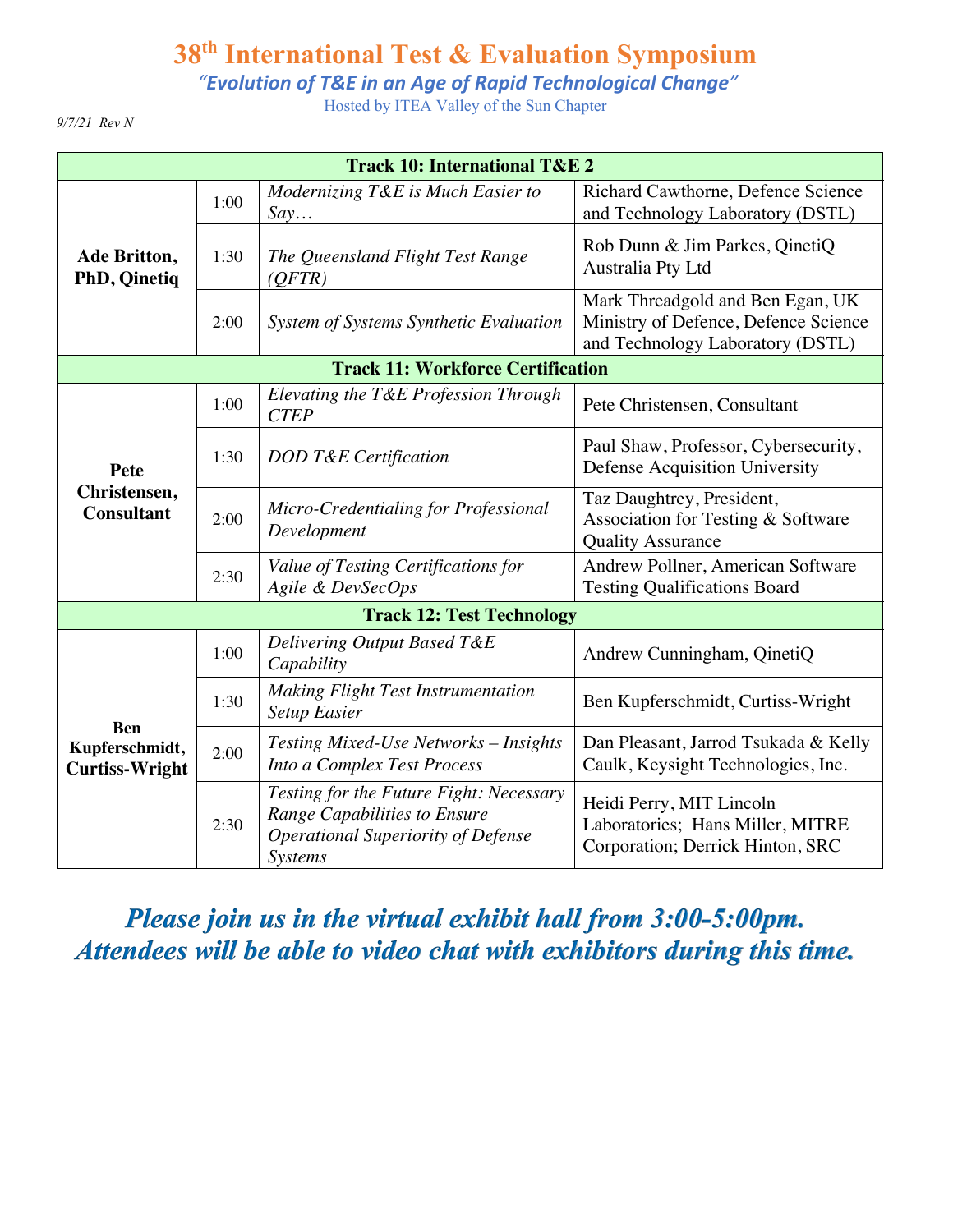*"Evolution of T&E in an Age of Rapid Technological Change"*

Hosted by ITEA Valley of the Sun Chapter

*9/7/21 Rev N*

# **17-Sept Fifth Day - Plenary Sessions, Technical Sessions, & Exhibits**

- 7:30 a.m. Welcome and overview of the day's events Steve Woffinden, Symposium Chair
- 7:35 a.m. State of ITEA Pete Crump, President of ITEA
- 7:45 a.m. Featured Speaker: Michael Schmidt, PhD, Vice President, Master Builders Solutions *VOC, MSA, DOE, MRO,… – A new language for the conservative construction industry?*

#### 8:30 a.m. **T&E Integrated Into Agile and DevSecOps**

*Moderated by Robin Poston, PhD, Director of the System Testing Excellence Program, FedEx Institute of Technology, The University of Memphis*

Panelists:

- $\triangleright$  Mike Knoll, Vice President, IT, FedEx
- Ø Tom Meservy, PhD, Associate Professor of Information Systems, Brigham Young University
- $\triangleright$  Antonia Pulley, IT Specialist, Department of Homeland Security, U.S. Citizenship Immigration Services
- Ø John Stasulli, Senior Director, Missile Defense & C5ISR, Parsons Corp

#### **10:00 a.m. 30- minute Break. Please take this time to visit the virtual exhibit hall**

#### 10:30 a.m. **Digital Engineering**

*Moderated by Edward Kraft, PhD*

Panelists:

- $\triangleright$  Darryl Ahner, PhD, Director, Scientific Test and Analysis Techniques Center of Excellence
- $\triangleright$  COL (R) Rick Bailer, Consultant
- Ø Tom Downs, Manager, Engineering, Weapon Systems, GD-OTS Armaments and Energetics Business Unit
- Ø Kevin Fahey, President and CEO, Cypress International
- Ø Camille Robbins, Director, Virtual Test and Advanced Electronics Directorate, ATC

#### **12:00 p.m. 10- minute Break. Please take this time to visit the virtual exhibit hall**

- 12:10 p.m. Closing Speaker: Terry Murphy, Deputy Director, Policy and Workforce Development, Department of Homeland Security (DHS), Office of Test and Evaluation
- 12:45 p.m. Final Remarks Steve Woffinden, Symposium Chair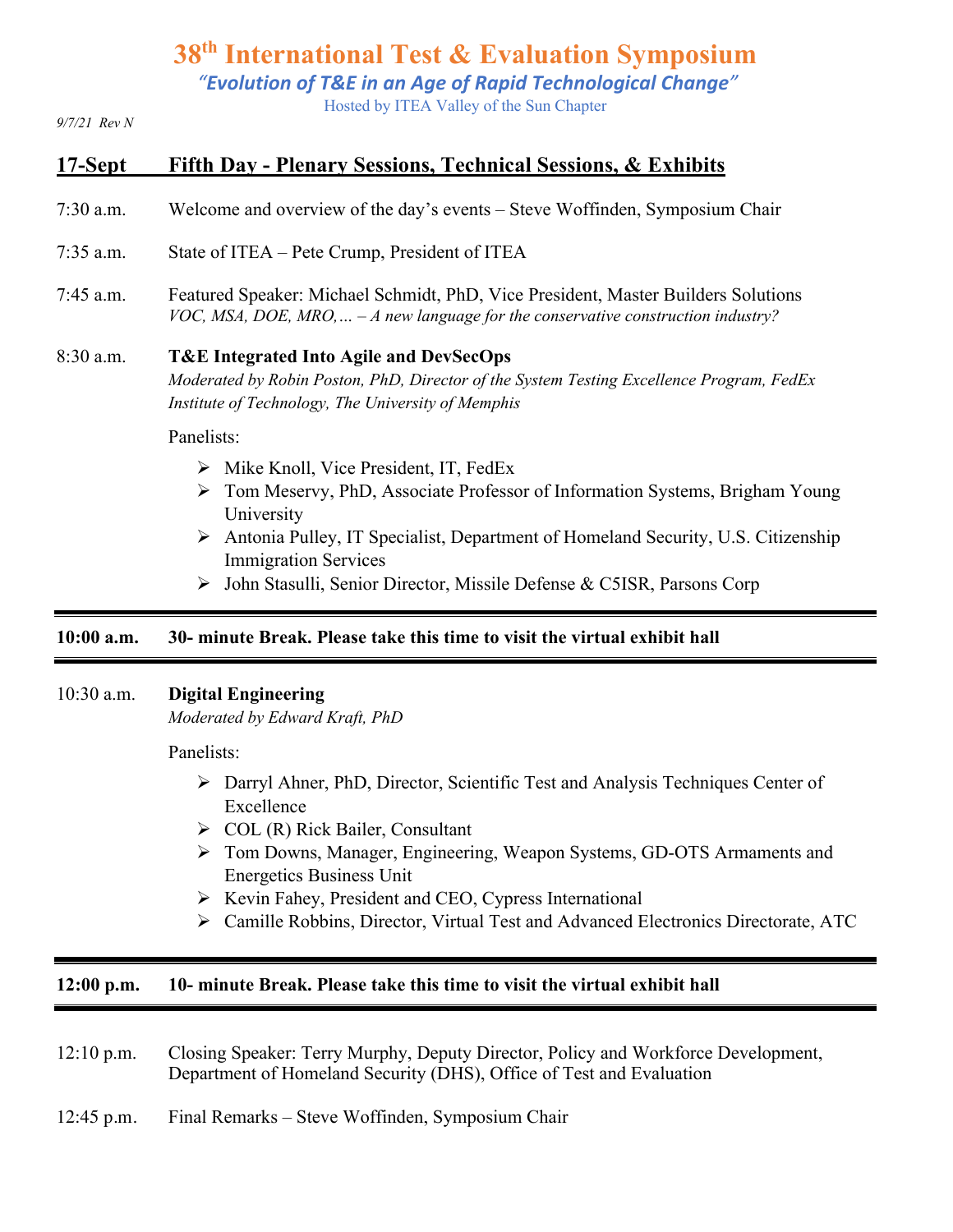*"Evolution of T&E in an Age of Rapid Technological Change"*

Hosted by ITEA Valley of the Sun Chapter

*9/7/21 Rev N*

#### **Program Planning Committee**

Symposium Chair: Steve Woffinden, General Dynamics Mission Systems Symposium Co-Chair: J. Michael Barton, PhD, Parsons Fellow Technical Chair: Erwin Sabile, Booz Allen Hamilton Exhibits and Sponsorships: Lena Moran – 951-219-4817, Lena@itea.org Awards Committee Chair: Stephanie Clewer, SA-TECH

#### **Additional Symposium Planners**

Ade Britton, PhD, T&E Campaign, QinetiQ Mr. Terry Murphy, Deputy Director T&E Office, Department of Homeland Security Ms. Kathi Swagerty, Air Academy Associates, Sec ITEA Valley of the Sun Chapter, Chair ITEA Corporate Development Committee COL (R) Rick Bailer

Mr. Pete Christensen, ITEA Professional Development Committee Chair, Independent Consultant

# **Technical Track Abstracts**

# *A Software Connected Approach for Facing the Challenges Associated to New EMSO and Digital Transformation in T&E*

Raffaele Fiengo, National Instruments (NI) & Massimo Sciotti, Elettronica GmbH (ELT)

Modern Electro-Magnetic Spectrum Operations (EMSO) urge for rapid evolution of T&E principles and architectures in order to cope with the engineering and the operational T&E challenges throughout the System Life-Cycle (SLC) of modern Radar/EW and CNS (Communication, Navigation and Surveillance) Systems. State-of-the-art EMSO operations rely more and more on (i) SW-based capabilities, which enable agility, adaptivity, cognition and "artificial intelligence", (ii) federated and multi-domain Systems of Systems (SoS), (iii) conformal sensor-platform pairs, and (iv) cyberspace.

The EMSO scenario spans nowadays from low-observable, low probability of interception, smart, covert and camouflaged "threats" to high-power and high-density, interfering, agile emissions. Inter-dependent, timevarying, reactive and adaptive emissions are to be found in any sub domain of EMSO, which accounts for radar, communication, and navigation frequency bands, as well as the infrared, ultraviolet and visible spectrum.

In addition, the on-going digital transformation of T&E capabilities requires an integrated and cross-functional approach for improving the utilization and efficiency of the T&E resources throughout the SLC, reducing the total cost of ownership and accelerating the time to market by introducing the Software and Hardware-in-the-Loop (SiL/HiL) test in all stages of the SLC and in any test environment (office, laboratory, test rigs, anechoic chambers, integration facilities, open air ranges).

Modelling & Simulation (M&S) is thus challenged by EMSO, since the test scenario can only result from accurate representation of the actors' behavior in the gaming area. Modelling a multi-functional phased array radar is indeed a challenge in terms of compromising complexity versus realism, portability versus fidelity.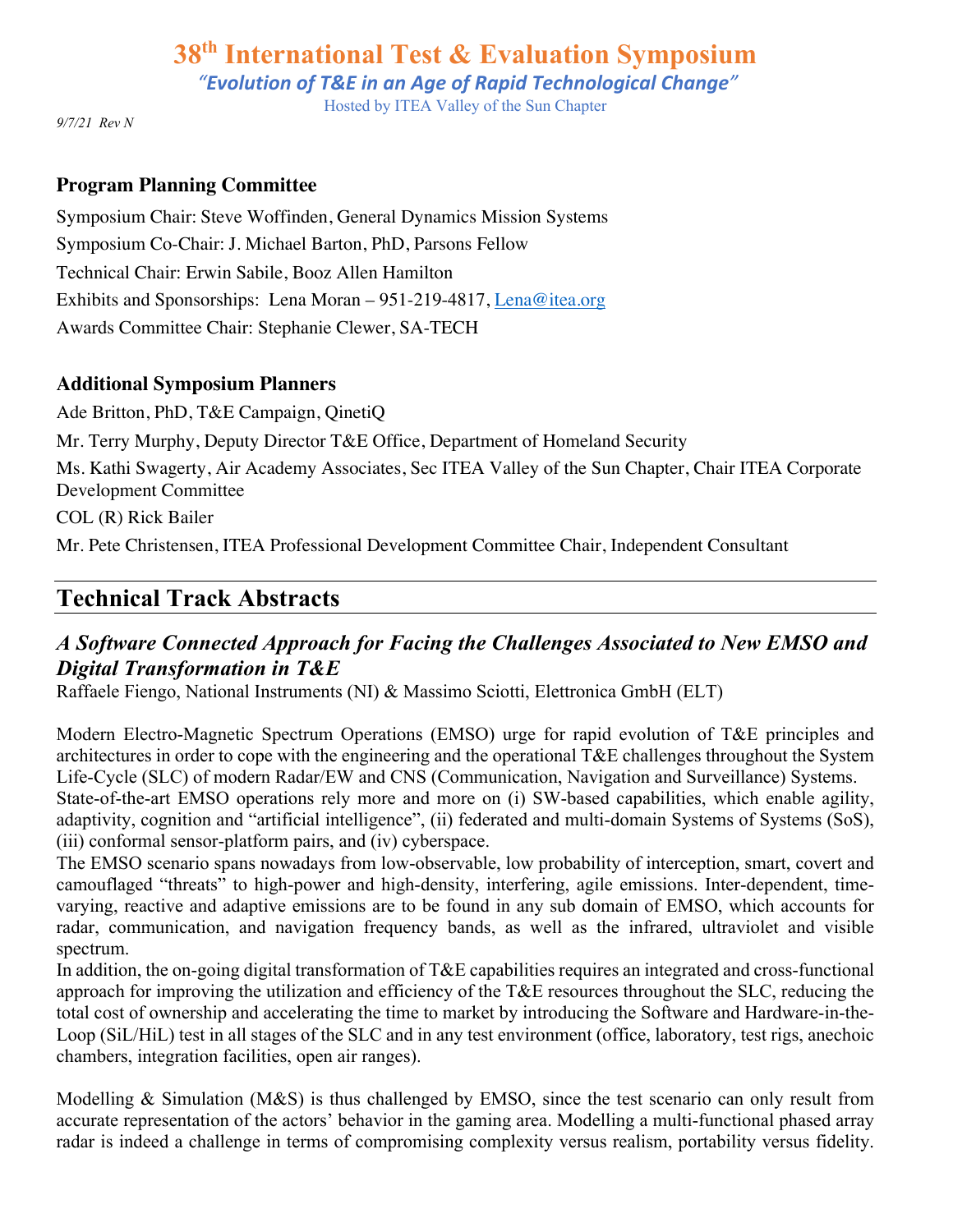*"Evolution of T&E in an Age of Rapid Technological Change"*

Hosted by ITEA Valley of the Sun Chapter

*9/7/21 Rev N*

Clearly, Measures of performance (MoP) and Measures of effectiveness (MoE) in T&E are scaling up in complexity to consider the response of "intelligent" systems to "intelligent" threats. Modelling and evaluating "cognitive" functions is today's challenge, if we consider the need for "validating" the model itself. Only a validate M&S output can support a high-confidence assessment.

In parallel, the Model-based System Engineering (MBSE) principles stem out as enabler for describing both the capabilities under test and the required T&E functions. These descriptors provide the frame for M&S developments, which generate the required SW layers of the T&E capability.

The above-listed needs and trends turn into an evolutionary path for the EMSO T&E capabilities. In this speech, we address a fundamental question: are state-of-the-art digital technologies fit for supporting this path? The resulting requirements to HW modularity, programmability, scalability, reliability, computational resources, connectivity, memory storage, etc. are here discussed and analysed in order to determine the maturity of market solutions for EMSO T&E.

### *Accelerating Capability Delivery Through Mission-Focused MBT&E*

Joe Murphy & Bill Beuth, Analytical Graphics Inc / An Ansys Company

The recent SAF/AQ guidance around e-Program designations puts digital engineering at the forefront of future acquisition and test. Fielding of critical capabilities can be accelerated by continuously assessing Model Based Systems Engineering (MBSE) and Model Based Test & Evaluation (MBT&E) activities relative to mission performance requirements. This presentation will explore how MBSE designs and MBT&E data can be evaluated against mission performance requirements in physics-based virtual operating environments. For context, an aircraft development use case will be analyzed in three phases: pre-test planning, real-time test execution, and post-test analysis.

## *Advancements in Test and Evaluation for Autonomous Systems (ATEAS)*

Charlie Middleton and Lenny Truett, PhD, Scientific Test and Analysis Techniques Center of Excellence (STAT COE)

Autonomous Defense Systems (ADS) continue to garner great interest in the Department of Defense and military Services, particularly to keep U.S. advantages in a field where near-peer adversaries are quick to capitalize on capability first, while putting off or ignoring public safety. The new capabilities promised by ADS will need to operate in dynamic environments which may change the way they operate and are likely to display emergent, unexpected behavior, with or without human teaming. Requirements and measures are not well developed for many of the desired test needs of ADS, including for example trust, safety, assurance, and human-machine teaming.

The continued application of Artificial Intelligence (AI) and Machine Learning (ML) will expand the challenges associated with properly testing and evaluating these complex adaptive systems to ensure appropriate developmental and operational mission assurance are fully studied and addressed. Although T&E is well established for traditional weapons system, ADS represent a new frontier in the field of T&E as test planning and analysis for these complex adaptive systems will require innovative methods.

Much of the work that has been documented to date has been on identifying the challenges associated with the T&E of ADS. The ATEAS effort is focused identifying programs that provide practical approaches to addressing the challenges through tools, methodologies, best practices and lessons learned. The presentation will discuss the findings gathered from active programs, the framework for a guidebook to capture this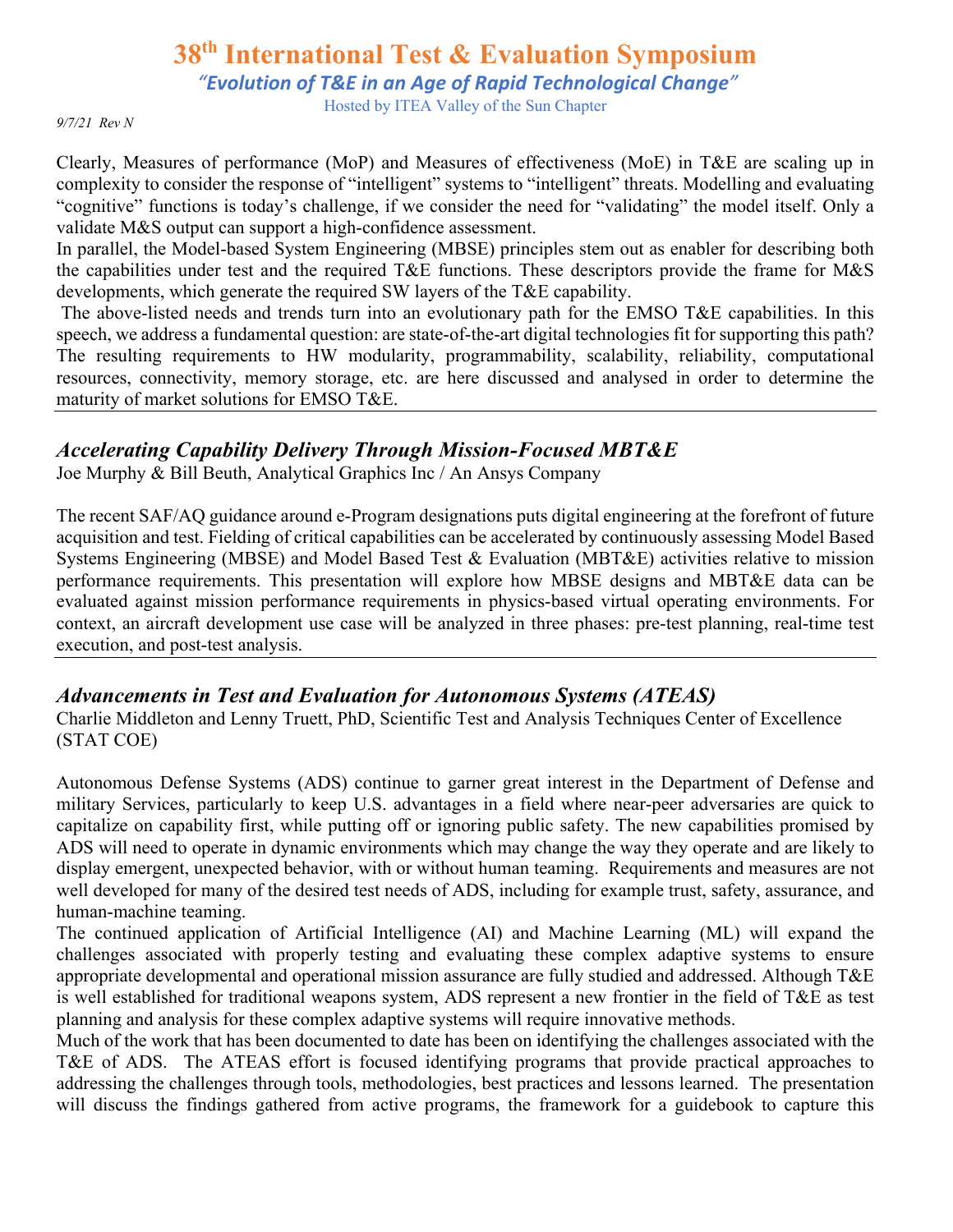# **38th International Test & Evaluation Symposium** *"Evolution of T&E in an Age of Rapid Technological Change"* Hosted by ITEA Valley of the Sun Chapter

*9/7/21 Rev N*

information, and future efforts to support the continued development of the guidebook as a living reference document.

# *Applying Scientific Test and Analysis Techniques in the Agile/DevSecOps T&E Environment*

William F. Rowell, PhD, Retired

The intelligent application of scientific test and analysis techniques (STAT) to Department of Defense (DoD) weapon and business systems has proven to be a key component in enabling efficient, effective, and rigorous test & evaluation (T&E) in support of decision making at all levels. With the growing implementation of Agile and Development/Security/Operations (DevSecOps) software development methodologies in the acquisition of software intensive DoD systems, a similar interest in leveraging STAT in the Agile/DevSecOps T&E environment has arisen. This paper provides guidance to the DoD T&E workforce for applying STAT to T&E of software intensive systems in the Agile/DevSecOps environment including insights into the appropriate STAT techniques to apply.

### *Assurance Cases as a Grand Unified Theory of Weapon Systems and Platform Cyber Risk* Bill "Data" Bryant, PhD, MTSI

One of the most pressing problems with weapon systems and aviation platform cybersecurity is the lack of an agreed upon methodology for measuring mission risk for a given system within its operational environment. This problem is especially difficult, given there is so little historical data to draw from, but the lack of an agreed upon method to assess or measure risk, greatly hampers our ability to know where to position our limited resources.

The main reason why a risk measurement system has yet to gain widespread acceptance among the continuing debates over qualitative versus quantitative approaches, is that there is no single approach or tool that is a best fit in all circumstances and environments. Therefore, what is needed is a family of connected tools across the spectrum of qualitative analysis and quantitative measurement that use similar formats and outputs enabling some comparison across the tools.

This Unified Risk Assessment and Measurement System or URAMSTM provides a diverse set of integrated qualitative and quantitative tools that provides true risk management for weapon systems and aviation platforms throughout the development lifecycle and across a range of contested cyberspace environments. URAMS starts with an engineering analysis utilizing Systems-Theoretic Process Analysis for Security (STPA-Sec). This tool was developed from leveraging the safety analysis work done at MIT and has since been used with great effectiveness across a range of military weapon systems and civilian aerospace systems. STPA-Sec is grounded in systems engineering and is focused on mission level losses as the true drivers of relevant security design. STPA-Sec also enables analysis of a system's security posture early in the lifecycle, which enables true "baking in" of security.

There are three assessment and measurement tools within URAMS that can be used to score the risk scenarios developed by the STPA-Sec analysis. The first and most simple is Risk Assessment (RA) which utilizes a series of scored qualitative factors to estimate the likelihood and consequence of both financial and missionbased risks. All URAMS tools are capable of measuring risk in terms of either financial, mission loss, or both, depending on the needs of the organization. Second, Risk Assessment with Uncertainty (RAU), has the same qualitative structure as RA, but includes an ability to estimate uncertainty using a three-point estimation process. For each sub-element, analysts enter an expected score of a worst or best-case scenario. Third, and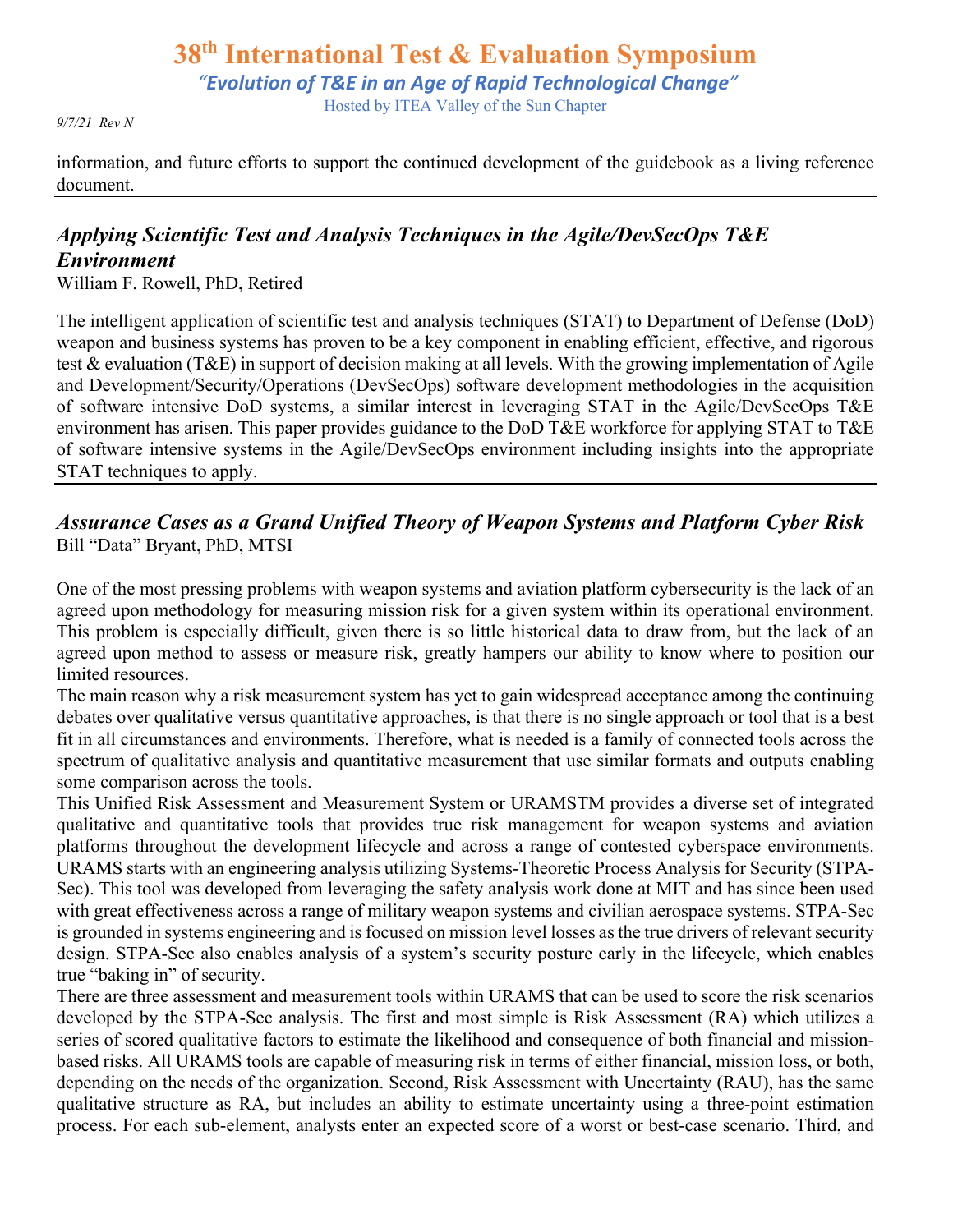*"Evolution of T&E in an Age of Rapid Technological Change"*

Hosted by ITEA Valley of the Sun Chapter

*9/7/21 Rev N*

for quantitative analysis, URAMS offers Probabilistic Risk Measurement (PRM), which utilizes direct estimation of probabilities and consequence by appropriately trained experts. With its quantitative foundation, PRM enables a more in-depth exploration of risks with less uncertainty than typically provided by RAU. Each of these risk analysis tools have a corresponding tool that enables the combination of risks into a single risk by using Monte Carlo simulations. This enables systems, or even portfolios of systems, to be compared to each other; and perhaps more importantly, allows overall risk to be compared to a previously determined organizational risk tolerance to answer the critical question of when the design is "secure enough".

#### *Cost-effective Method to Characterize Antenna Performance*

James D. Silk & James M. Ralston, Institute for Defense Analyses

In the test and evaluation process it is frequently required to verify that the performance of an antenna, or even a single element of an antenna array, is adequate to support its function in a larger system. This verification has generally required measurements on a large, far-field, antenna test range or else within a near-field scanning system. Although these methods are rightly considered the "gold standard" for antenna measurements, employing either of them can entail considerable cost and schedule impact to the overall program. In this presentation we will show how essential antenna characteristics can be determined in a smallscale laboratory setting.

# *Cyber Test and Evaluation for Supply Chain Risk Management*

Sarah Standard, OUSD R&E, Developmental Test, Evaluation, and Assessments

This talk presents cyber T&E strategies and activities to address cyber threats to the supply chain of U.S. Department of Defense weapon systems. These strategies may be applied to software, hardware, and firmware, expanding on the software-focused supply chain guidance in the 12 May 2021 Executive Order, "Improving the Nation's Cybersecurity". The cyber T&E strategies and activities presented will strive to address the unique attributes of cyber threats to the supply chain. The supply chain may be vast and complex; evolve over the lifecycle of the system to be acquired from design to production, fielding, and disposal; and be subjected to attacks (which may target even trusted suppliers) that are more complex and difficult to detect than traditional cyberspace attacks. In order to address the vast scope and continuous evolution of the supply chain, and the potential for unwarned threats, supply chain T&E should be embedded within a continuous and iterative planning process comprised of threat characterization, supply chain illumination, and attack surface characterization informed by criticality analysis and results from Mission-Based Cyber Risk Assessments. Supply chain T&E will require contract language and planning ahead for specialized tools, techniques, and test personnel. This talk explores the complicated nature of preparing for and planning and performing supply chain T&E to prevent, identify, mitigate, and deter cyberspace threats to the supply chain.

*Cyber Testing Networks Over Their Entire Life Cycle in a Digital Twin Environment* Charles D. Burdick & Deepinder Sidhu, PhD, ITA International, LLC

The Test Resources Management Center is already using network digital twins for testing wireless communications devices and their connection to weapon systems. But there are other Network Digital Twin (NDT) testing systems being brought into the arena with capabilities to automatically map very large networks, create software clones from the data obtained, rapidly visualize those clones, and then reverse engineer them to be network digital twins of specific physical networks, even if they contain more than a million devices.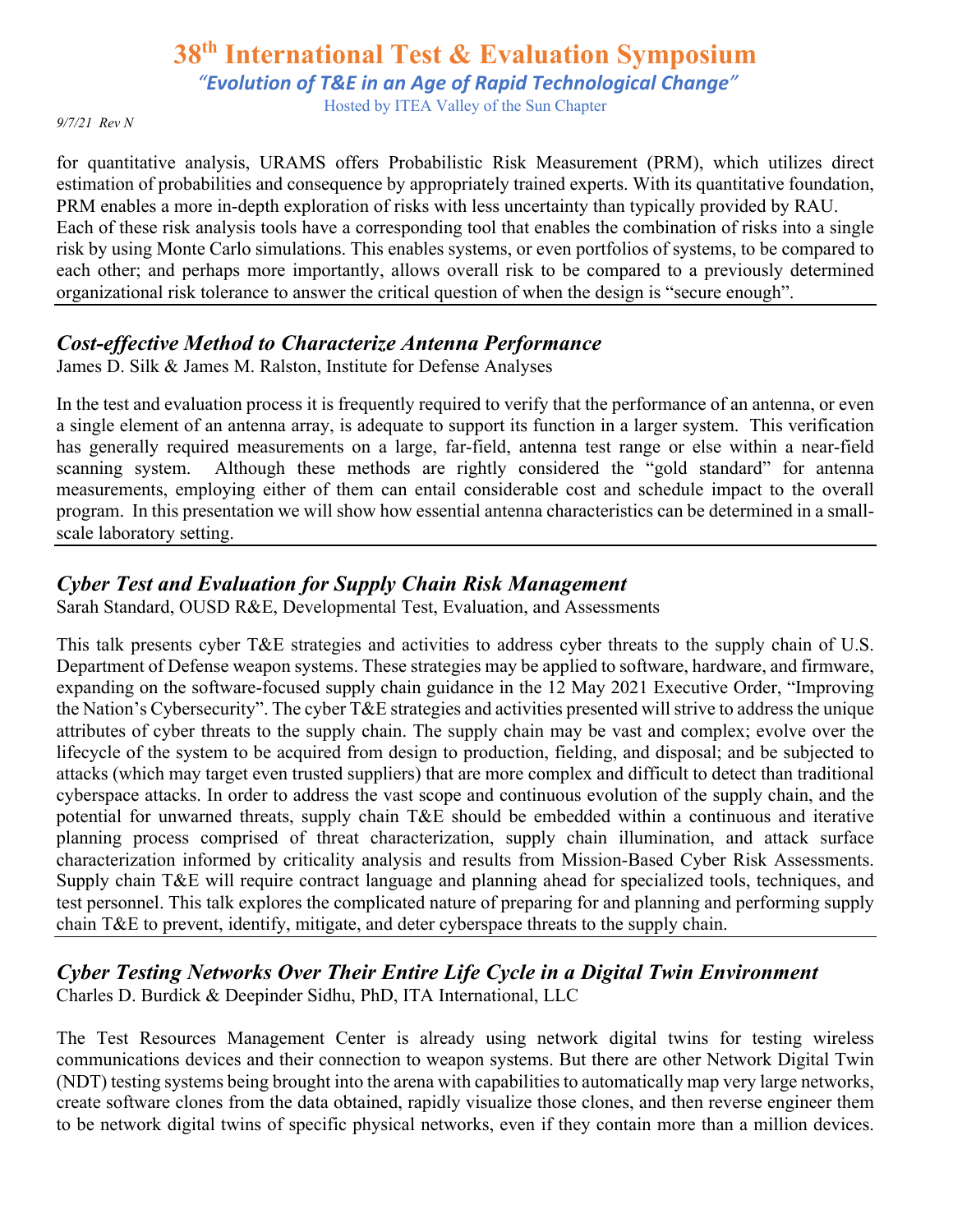*"Evolution of T&E in an Age of Rapid Technological Change"*

Hosted by ITEA Valley of the Sun Chapter

*9/7/21 Rev N*

Even at this scale, these NDTs can still meet the DoD's digital twin requirement to, "mirror and predict activities and performance over the life of its corresponding physical twin." This latter capability is a critical requirement, and the NDT can emulate a network with precise timing and bit-level fidelity from its original design stage until it is retired.

It does this by:

- In the design stage emulating the actual design using network software and virtual hardware, then as actual hardware and software comes on-line by
- Automatically reviewing every network and commercial report on the network as they come in.
- Using its data analysis tools to compare the results of each network and cyber report with the existing clone to detect changes, and
- Immediately notifying the network administrators and cyber personnel based on the alert priorities they have set

Even following Full Operational Capability, these NDTs should continue to be used with their specific network twin because we have seen how fast networks evolve from the version that was originally tested with regular software patches, hardware changes, and human modifications in rules and configurations either purposely or inadvertently.

With the NDT every software, hardware, and configuration change proposed for a network can be emulated before it is implemented ensuring that all involved have a common understanding of the effects of the change. The NDT can address complex problems arising in high-speed physical network since the NDT can be run at slower speeds that allow human observation of every interaction and the opportunity to correct the problem and immediately test the solution on the emulation.

We are now entering a long period of development and testing for the Joint All-Domain Command and Control (JADC2) network of networks, and we need NDT capabilities to:

- Search for cyber vulnerabilities, single points of failure, unnecessary redundancies, incompatibilities, and opportunities to increase the robustness of its individual parts in its design stage, well before its pieces are built
- Test proposed interfaces with its multiple networks as well as with networks of allies and others
- Confirm the system scales.

This NDT capability has been used for several years in the Information Assurance community and is being used by several large government and commercial organizations. Their Red teams can find no differences between the NDT packets and responses to change and those of their physical twins. We believe that widespread use of this relatively low-cost technology as a continuous monitoring and test system can significantly increase our cyber readiness for specific networks over their entire life cycle.

# *Delivering Output Based T&E Capability*

Andrew Cunningham, QinetiQ

Since 2003 QinetiQ have been delivering core UK Military T&E Capability to the UK Ministry of Defence (MOD), in partnership with the Trials, Evaluation Services and Target (TEST) Project Team, through the Long Term Partnering Agreement (LTPA). This has historically been through a traditional availability based contract. Over the past 2 years this has transitioned from an availability based contract to an output based contract, delivering significant savings and enabling significant investment in the T&E Capabilities to ensure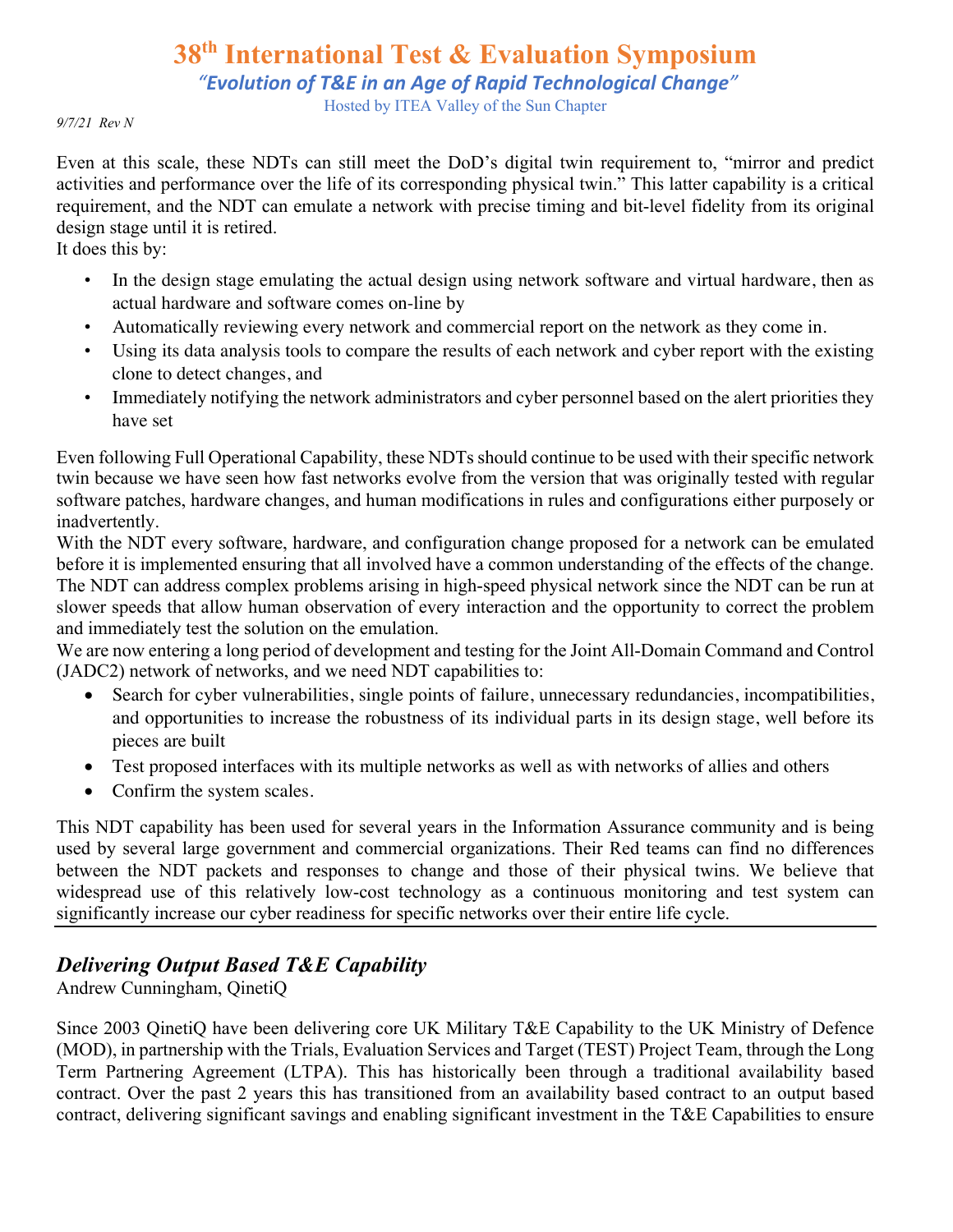*"Evolution of T&E in an Age of Rapid Technological Change"*

Hosted by ITEA Valley of the Sun Chapter

*9/7/21 Rev N*

they remain relevant to defence in the future. This has involved redefining the delivery scope from a facilities based taxonomy to a T&E event taxonomy.

In addition to developing the new taxonomy, significant work has been done to understand the elements of each of the events, understanding the processes, people, and information required to deliver each of the events. Throughout the transition, working in partnership with the customer has been crucial to overcome the technical and cultural challenges the transition has presented, and ensure a smooth and successful achievement of the Full Operating Capability.

The Investment process has also changed, moving from metrics focused on delivery of a new facility or infrastructure, to metrics based on the delivery of the events, and the continued relevance to defence of the outputs.

## *DOD T&E Certification*

Paul Shaw, Professor, Cybersecurity, Defense Acquisition University

In the DoD Test and Evaluation community, T&E certification has been a requirement for career progression and for verification of achievement of core T&E competencies. The DoD T&E community has traditionally had a range of critical test positions such as: Test Range Operator; Operational Test Lead; Test Planner; T&E Lab Manager; and Chief Development Tester. Career advancement in these test positions has required progress in technical and professional "Core Readiness Competencies." Examples of some of the technical competencies include risk identification, test readiness, test cost estimating, test control management, capabilities assessment, and validation of test results. Examples of some of the professional competencies include critical thinking, communication skills, professional ethics, technical credibility, and leadership and management. The evolving DoD framework for T&E certification includes a level of certification for Foundational and Practitioner. Per the DoD's 2020 T&E Task Force recommendations, Foundational certification signifies "a basic understanding of the T&E concepts and is developing skills on a routine set of tasks through interactions with skilled workers and on-the-job experiences. At a minimum, has demonstrated the ability to support and assist in T&E activities while interacting with multiple organizations." Per the DoD's 2020 T&E Task Force recommendations, Practitioner certification certifies "a full understanding of the concepts and basic set of skills to perform T&E activities. Has gained knowledge and experience within the T&E community by performing routine tasks with limited supervision. At a minimum, has demonstrated the ability to manage and direct T&E activities while interacting with multiple organizations." In order to succeed in the T&E community with the scope of responsibility and an increasing threat of a great power competition from near-peer nation state military capabilities, professional certification through the development and progression of core readiness competencies is critical for DoD mission assurance and achievement of national security objectives.

# *Electro-Magnetic Spectrum Operations (EMSO) Challenges for Future Test and Evaluation Systems*

Loannis Vagias, Cranfield University; Raffaele Fiengo, National Instruments (NI); Anthony McKelvey, Defence Science and Technology Laboratory (DSTL)

Radio detection and communication using the electromagnetic spectrum (EMS) enables a number of modern capabilities for military applications. The military worldwide use EM radiation to enable communications, navigation, radar, non-intrusive inspection, and other applications. The military also heavily rely on EM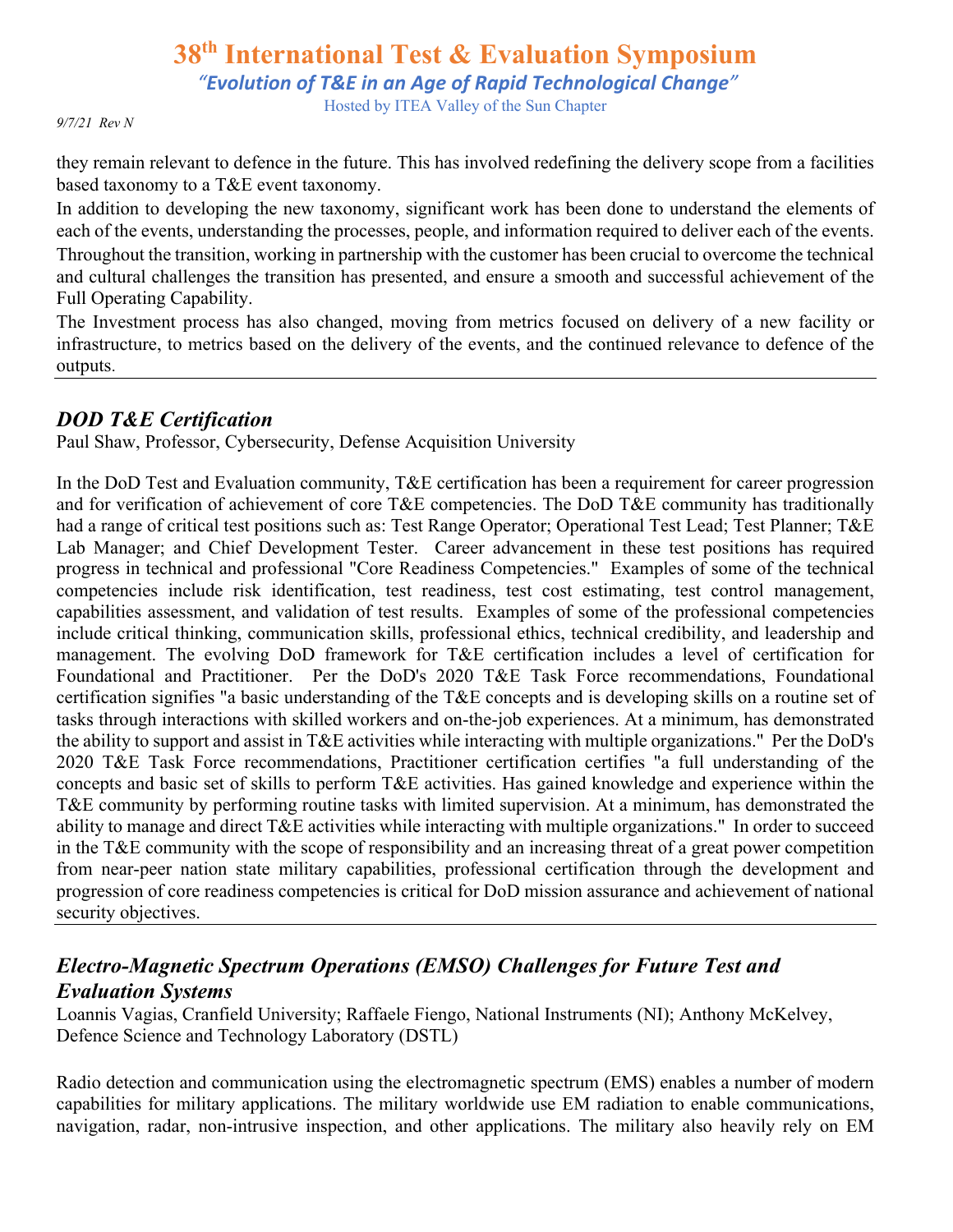*"Evolution of T&E in an Age of Rapid Technological Change"*

Hosted by ITEA Valley of the Sun Chapter

#### *9/7/21 Rev N*

radiation for intelligence, surveillance, and reconnaissance (ISR) applications and self-protection, such as missile early warning, signals intelligence (SIGINT), jamming and deception of radars and communications. Governmental agencies together with the military manage access to and use of the electromagnetic spectrum (EMS). As the markets continually experience significant growth in commercial wireless services, the bandwidth demand for spectrum has increased. Governments globally have enacted policies to make additional spectrum available for commercial use, in some cases reallocating spectrum from governmental agencies and the military to commercial use, considering the following issues:

- Interoperability
- Technological superiority
- Increasing commercial interest in bands traditionally allocated to the military
- Spectrum sharing
- The interagency process for spectrum allocation
- Anticipating future spectrum needs for all users

At the same time, as bandwidth demand increases, the military are developing radio frequency systems for radiolocation and communications that enable:

- a. Wide bandwidth (WB) spread spectrum (SS) waveforms.
- b. Multi-beam and multimode sensors.
- c. Digital processing and high sampling rates.
- d. Simultaneous time and frequency domain (TD-FD) digital processing.
- e. Spatial FFT processing for space-time adaptive processing (STAP).
- f. Simultaneous amplitude and phase comparison for AOA determination.
- g. Fused active and passive RF modes of operation for target detection and geolocation.
- h. Multistatic and fused modes of operation for detecting of low observable (LO) targets.
- i. On-board and off-board active or passive electronic countermeasures.

The above modes of operation have to integrated onto a combat platform with fire control sensing capabilities; the most challenging platform being the fast jet. There, these modes of operation have to be integrated with flight control aids, navigation aids, intra and inter platform data handling aids, the defensive aids and the stores management system. Beyond inter platform integration, the EMSO system has to be integrated with a multitude of other sensors such in terms of:

- a. Interoperability (spectrum management)
- b. Distributed, cooperative and time sensitive targeting

Each subsystem and the system overall need to operate under the Observe-Orient-Decide-Act (OODA) loop, with or without an embedded human decision incorporating elements of artificial intelligence. Thus, Development, Test and Evaluation (DT&E) phase of a system or a system of systems is very challenging as it has to be concluded within a predetermined time frame to counter obsolescence and the adversary disruptive technologies.

To understand the challenges of modern T&E equipment in the Electronic Warfare domain, we need to understand the complexity of modern sensors in terms of hardware and software. We will address that discussion in this paper.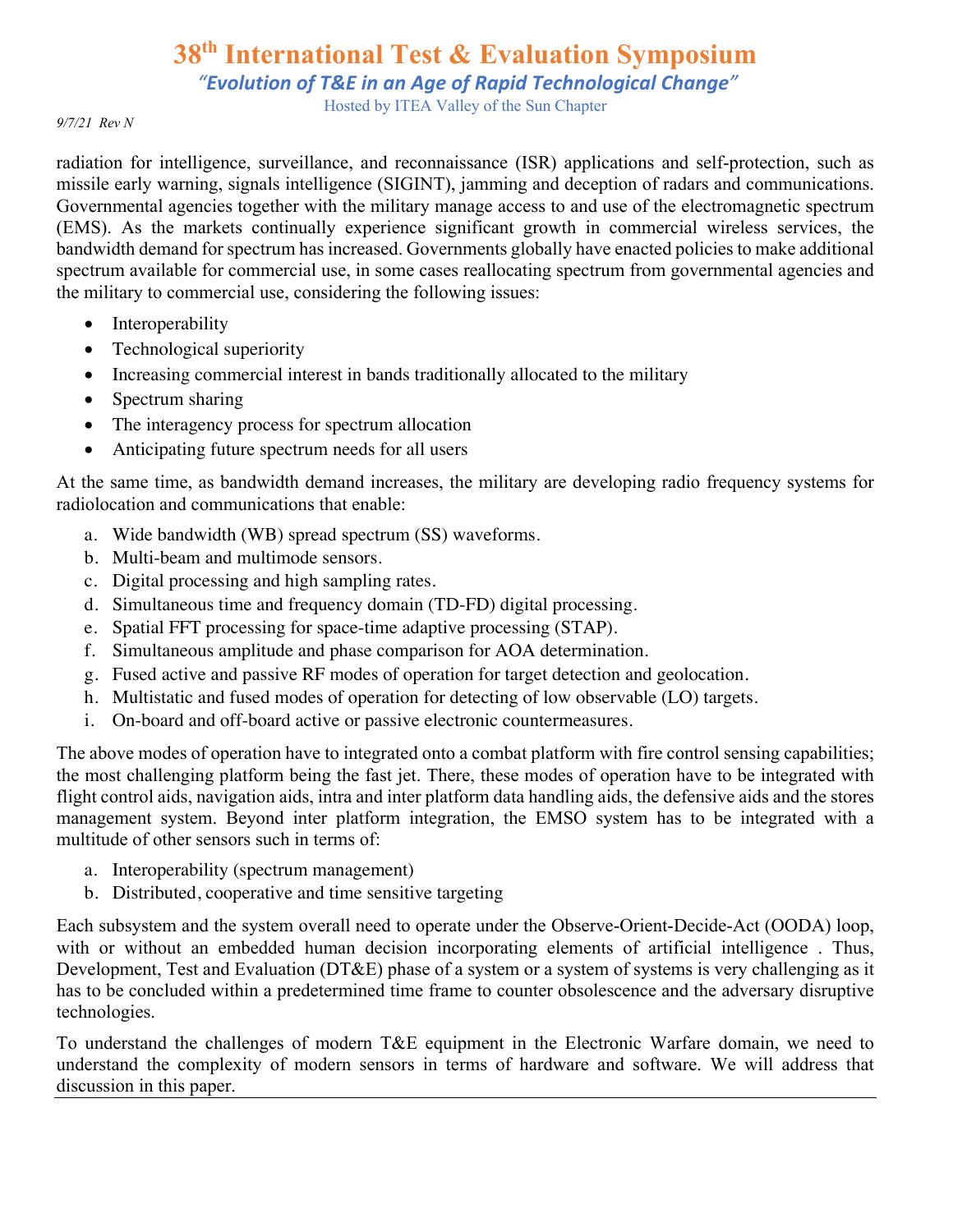*"Evolution of T&E in an Age of Rapid Technological Change"*

Hosted by ITEA Valley of the Sun Chapter

*9/7/21 Rev N*

### *Elevating the T&E Profession Through CTEP*

Pete Christensen, Consultant

ITEA established the Certified Test and Evaluation Program in 2014. The purpose of the program was to provide a certification venue for experienced professionals who independently demonstrated mastery of the requisite skills essential to be called a T&E professional. The CTEP program is intended to recognize individuals who demonstrate the knowledge, skills, and abilities (KSAs) identified by T&E subject-matter experts (SMEs), demonstrated a commitment to maintain currency in the field and were dedicated to advance the T&E profession. The common standards, principles, procedures, processes, and terms for the T&E profession were selected by SMEs appointed to the ITEA Board of Examiners (BOE). ITEA is committed to supporting professional development and education to enhance the KSAs of T&E professionals.

In 2020, the ITEA BOD recognized a need to revise and update the CTEP Program. A new BOE was assembled and over the last year and the CTEP Program has been significantly enhanced. Two levels of certification will be offered. The Foundational Certification will be offered for the early T&E Professional. The Practitioner Certification will continue to be offered for more senior T&E Professional. This presentation will provide an overview of the new program including the revised CTEP Domains, Body of Knowledge and discuss certification options.

#### *Evaluating Autonomous System Information Dominance*

Cierra Hall, Judith Stoer & David Scheidt, Weather Gage Technologies

This abstract delves into the area of Autonomy as a form of command and control in which machines are allowed to make decisions. Autonomous testing and evaluation are correlated to evaluating the quality and timeliness of the decisions. One of the most significant use cases for autonomous systems is the rapid speed at which a system can acquire, process and act upon information ultimately achieving information dominance. For many use cases, autonomy utility relates directly to information dominance. A formal assessment of information gain and loss is used to measure autonomy performance. By modeling the probability that an autonomous systems knowledge is true  $(1<sup>st</sup> order)$  and the probability that the uncertainty assessment is true  $(2<sup>nd</sup> order)$  we are able to accurately represent the knowledge products produced by autonomous perception and represent the impact of uncertain knowledge on autonomous decision processes. Using test methods that model "who knew what when" and "how that information impacted mission effectiveness" these method results can be used to expose unknown vulnerabilities in the system resulting in a more robust resilient system. Using intelligent testing optimization helps to obtain more information from each test leads to a better understanding of the limits of the autonomy performance. The tests are based on teams of UAVs and there underlining behaviors. The system is evaluated based on conditions/parameters that have a direct impact on the system under test. Metrics collected during the test can range from robustness and resiliency such as communication quality during jamming, Speed compared to mobile targets, perception in the midst of a complex engagement area. Methods used to generate simulation-based test regimes include design of experiments/coverage testing. Coverage tests guarantees that each unique stimulus is examined at least once. Randomized testing (Monte Carlo), which provides statistical evidence for control variables that are themselves random (i.e., random failures). Intelligent testing which uses stochastic optimization techniques to iteratively design test conditions on the fly. Intelligent testing is useful in identifying boundary conditions and key "knee in the curve" performance indicators. And criticality-based testing which is used to identify safety limitations of autonomy performance. Techniques used to assess test result information include linear regression, analysis of variance(ANOVA), and nonparametric tests. These techniques are utilized to analyze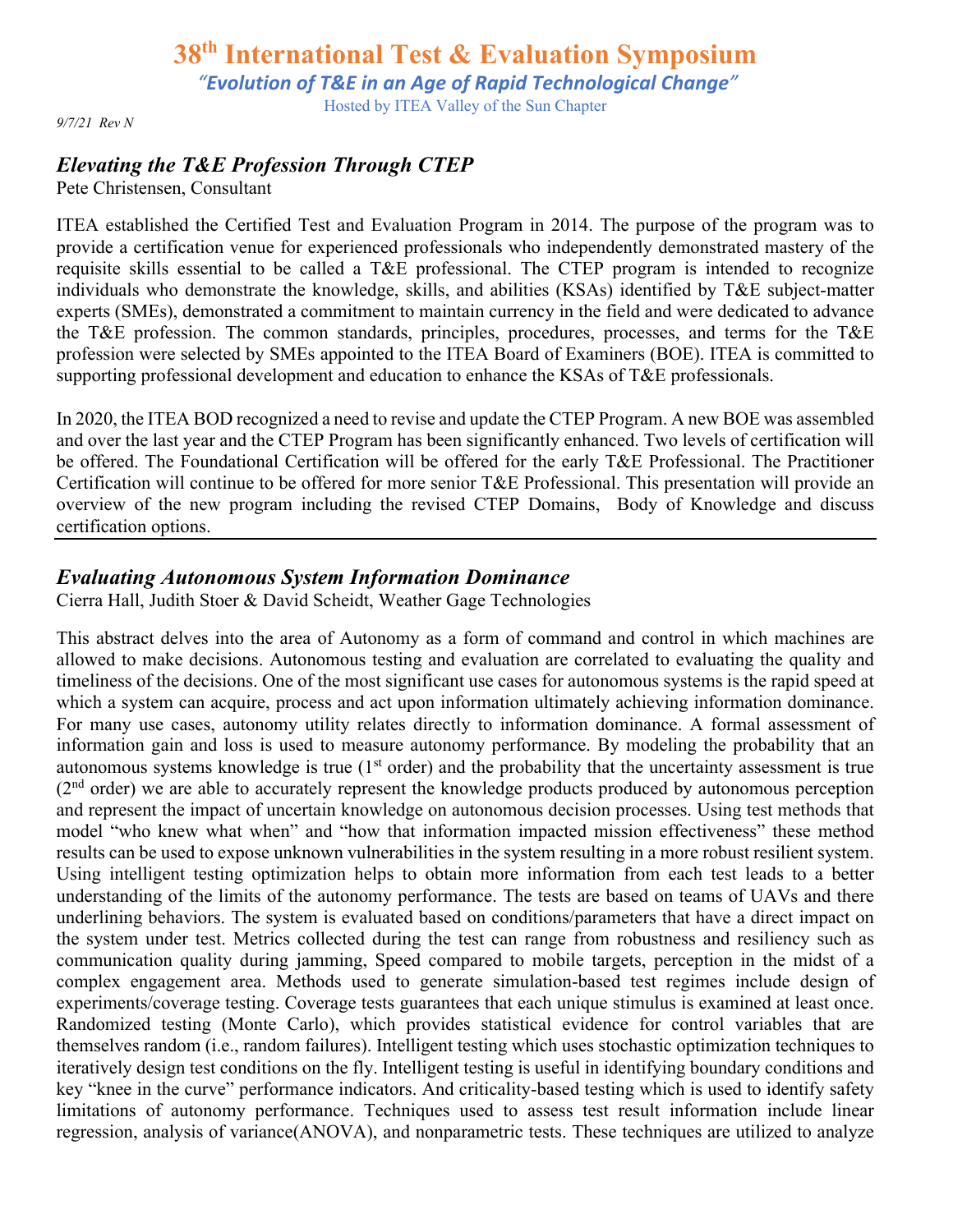*"Evolution of T&E in an Age of Rapid Technological Change"*

Hosted by ITEA Valley of the Sun Chapter

*9/7/21 Rev N*

the data collected from the parameter and metric values obtained during the span of the test. This data is then used to assess mission effectiveness and correlate mission effectiveness and information dominance. The results show the impact parameters have on overall information metrics. The next steps with this program is to modify system to support additional use cases including air, experiment with simulation, and conduct additional analysis. In conclusion, we are able to show how autonomy utility relates to information dominance.

## *Forge the Future with Computing*

Virginia To, Army Research Laboratory /Parsons

The Department of Defense (DOD) High Performance Computing Modernization Program (HPCMP) offer workforce development initiatives to provide future scientists and engineers the computational skills and experience necessary to close the gap between the technological capability and computational skills. Much of this is accomplished through the HPCMP Internship Program (HIP) that supports undergraduate and graduate student summer internship opportunities at DOD laboratories and test centers. Students learn high performance computing skills not readily available through colleges or universities. This presentation reviews the HIP internships at the Army Research Laboratory (ARL) conducted during the summer of 2020 and how ARL rapidly adapted to the challenges of COVID-19, creating a successful virtual summer intern program that grew even larger in the summer of 2021.

# *Globally Deployable Maritime Tracking Range Capability for Maritime Training, Mission Rehearsal, Test and Evaluation*

Steve Powell & Rogiero Ramos, Qinetiq & Darryl Newborough, Sonardyne

There is an increasing requirement for navies to be forward deployed due to an increasing pressure on platform availability. Consequently training and mission rehearsal (T&MR) as well as test and evaluation (T&E) activities that are traditionally conducted in home waters face a need to be conducted overseas. To meet this emerging requirement new technical solutions are needed that allow T&MR an T&E to be delivered more flexibly. To address this challenge QinetiQ and Sonardyne have been collaborating to develop a seabed deployable ultra-short baseline (USBL) based tracking range. This novel capability has been designed to enable maritime test, training and evaluation of naval fleets whilst overseas. The deployable tracking range exploits COTS USBL systems, used in the Oil and Gas industry, alongside robotic and autonomous systems to deliver a maritime tracking capability. This paper reports on in-water demonstration activities conducted by Sonardyne and QinetiQ. The results show how commercially available above- and under-water tracking technologies can be integrated to create fully mobile and extendable ranges in support of maritime T&MR and T&E.

#### *Immersive Environments for Visual Analytics*

James Hughes, UMD College Park; Selena Hamilton, Penn State University; Virginia To, US Army Research Laboratory /Parsons

Collecting test data is not a problem; however, managing and analyzing the magnitude of collected data is more than challenging. The Army Research Laboratory DoD Supercomputing Resource Center in collaboration with the Aberdeen Test Center or more generally, the Army Test and Evaluation Command, are applying scientific computing and data analytics methodology to test and evaluation. This project successfully demonstrated the use of immersive environments to render the movement of the U.S. Army's Expedient Leader Follower program vehicles under test.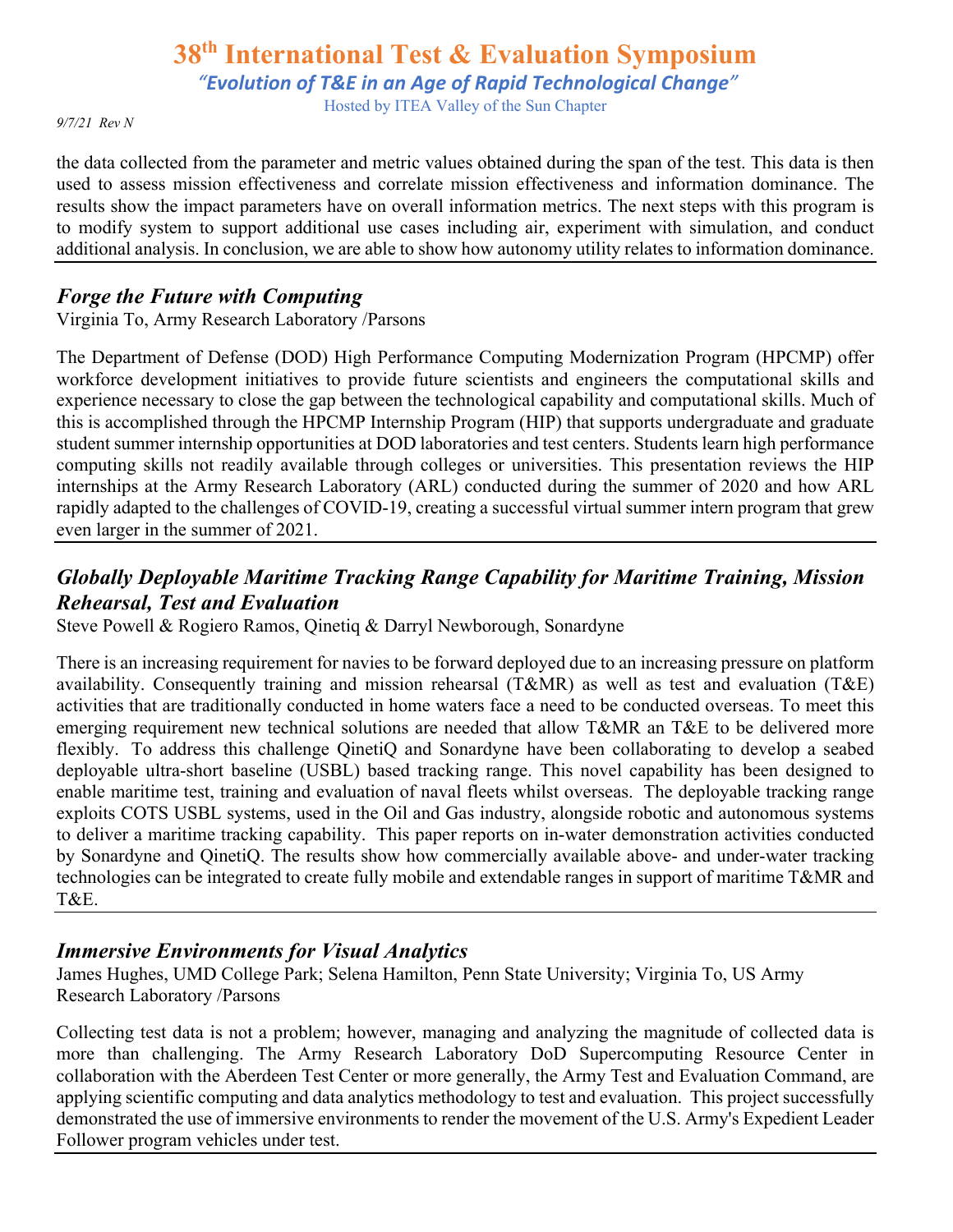*"Evolution of T&E in an Age of Rapid Technological Change"*

Hosted by ITEA Valley of the Sun Chapter

*9/7/21 Rev N*

### *Integrating Machine Learning and Interactive Visualizations for Heterogeneous T&E Data Analysis*

Mariya Occorso, Arcadia University; Vincent Perry, US Army Research Laboratory

The T&E data analysis and review process is so complex that it often takes 3 to 6 months to complete due to a lack of automation and data accessibility. With test programs producing thousands of incident reports per system under test, evaluators spend ample time reviewing and scoring the incidents to determine system readiness. Our work intends to expedite the evaluation phase by integrating machine learning and visual analytics into the data analysis and scoring process for evaluators. Given the multitude of incident reports recorded for a system, machine learning algorithms can be used to augment evaluation. These include keyword extraction and text summarization to reduce the burden of reading through lines of an incident report to uncover the cause, clustering of similar incidents that provide evaluators with virtual stacks of incidents that should be scored similarly or have inherent similarities to past incidents, and classification of incidents using historical scored test incidents to support evaluators scoring the thousands of incident reports. In addition, correlating the instrumentation data from the physical system under test to these incident reports opens a world of opportunity to learn from the data to both inform and justify the evaluators' scores. Due to the heterogeneity of the data collected during test events, high-performance computing resources have been utilized to correlate these data and provide scalable software to conduct analysis. In order for the evaluators to utilize these automated tools, we created an interactive dashboard visualization suite that portrays these time-saving techniques when evaluating incidents. Using Python's Dash framework, data-driven visual analytics reduces the burden of evaluators reading through incidents line-by-line. Pulling from multiple back-end data sources, the dashboard displays visualizations of instrumentation data over time during test, when incidents occurred during those tests, the ability to filter based off parameters in the instrumentation data, all with the ability to zoom and filter interactively. Currently, the tool can display relevant incident reports based off a time range and allows similar incidents to be displayed based off a user-inputted query. As the tool progresses, the plan is to incorporate more advanced clustering techniques of incident reports using user-defined metrics into the dashboard, as well as incorporating an online-scoring model that learns from the evaluators' final scoring evaluation. Future endeavors beyond data correlation are to provide anomaly detection, pattern recognition, and both root-cause and predictive analysis of incidents during test. As the size of the data continues to increase, the high-performance computing resources will be a necessity to produce real-time analysis as evaluators interact with the visualizations to zoom and filter their data. Ultimately, this tool will provide evaluators with data-driven algorithmic analysis to expedite their own evaluation workflows.

## *Looking at Legacy I&V through an Agile Lens*

Scott A. Goodman & Doug Moshier, Raytheon Missile & Defense

Legacy programs have historic 'baggage' from years (if not decades) of I&V efforts. While new features and functions quite often add to the pile of testing to be done for system verification, little is rarely done to clean out the backlog of testing and approach the verification efforts more holistically. Recently on the Cooperative Engagement Capability Program, we analyzed our current processes, and using the tenets of Agile (like 'Continuous Deployment' and 'Development Pipeline') and DevSecOps we redistributed I&V throughout the program development life cycle. This effort covers the five fundamental changes we made to our system to increase test coverage while decreasing overall lifecycle cost.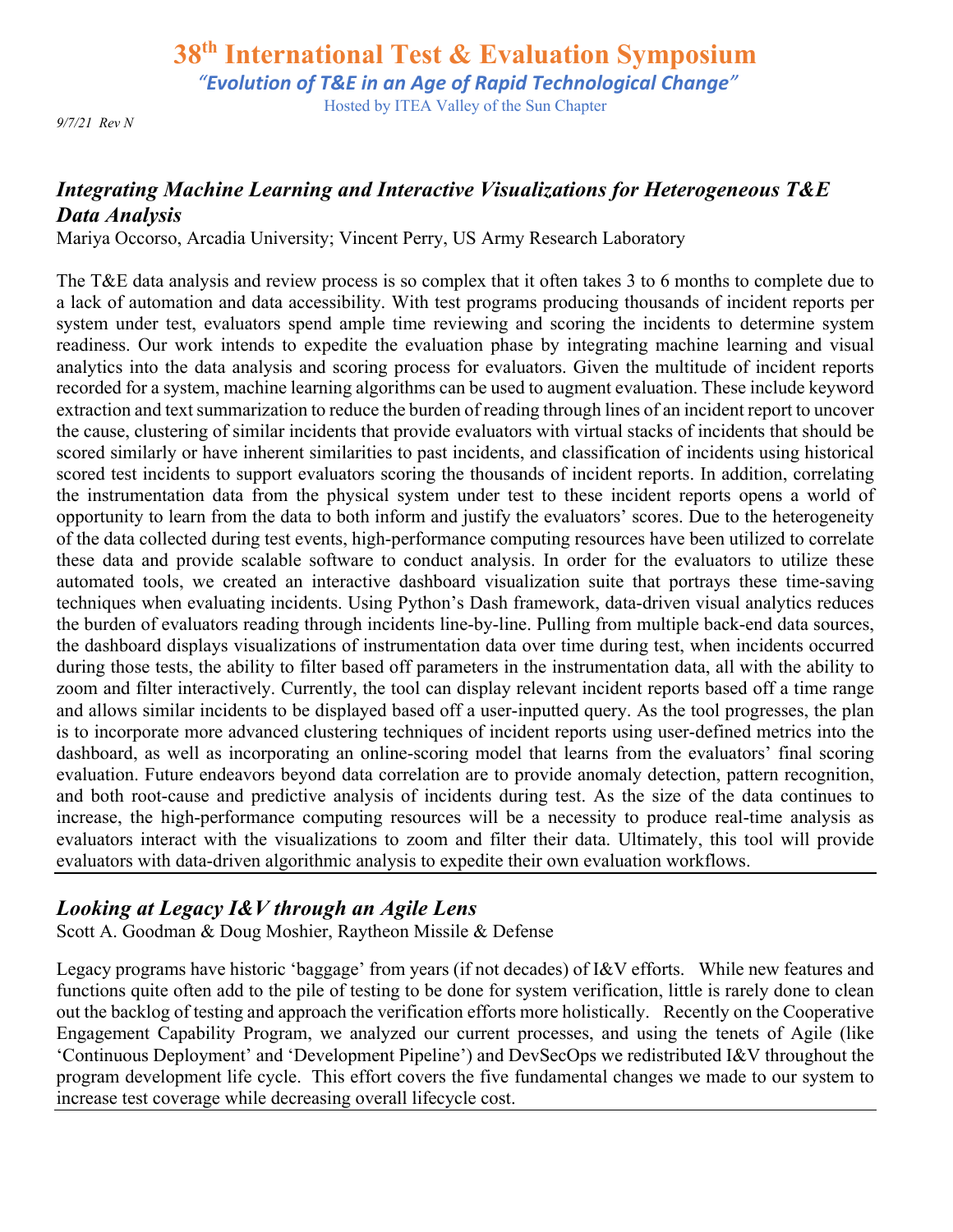*"Evolution of T&E in an Age of Rapid Technological Change"*

Hosted by ITEA Valley of the Sun Chapter

*9/7/21 Rev N*

# *Making Flight Test Instrumentation Setup Easier*

Ben Kupferschmidt, Curtiss-Wright

Modern Flight Test Instrumentation systems are highly customizable and complex. This complexity has steadily increased as data acquisitions systems have grown larger and more data has been collected on each test flight. While it is desirable for data acquisition systems to be very flexible, that flexibility makes configuring the data acquisition system harder for the end-user. Flight Test Instrumentation systems are also monitoring a larger variety of data source during a typical test flight. Many of these new data sources are digital buses where there are many possible messages that can be sampled. This leads to the desire to reconfigure the data acquisition system more often to accommodate the unique needs of each test flight. These factors contribute to making it more difficult to configure Flight Test Instrumentation systems. As the same time that complexity has increased, the flight test industry is facing challenges as experienced engineers retire. Thus, there is a strong need to make Flight Test Instrumentation setup easier. This paper explores how Curtiss-Wright approached this problem and made setting up a Flight Test Instrumentation system easier through improvements in our TTCWare setup software.

# *Mission Engineering, Capability Evaluation & Digital Engineering Informing DoD Technology, Prototyping and Acquisition Decisions*

Susan Beers, PhD, OUSD(R&E)/DTE&A (The MITRE Corporation)

This presentation will describe an approach to unifying capability evaluation to inform acquisition and operational cradle-to-grave lifecycle decision-making. The approach includes combining currently separate developmental and operational test's evaluation planning into a single evaluation framework, adding in a M&S VV&A decision support evaluation framework into a Unified Evaluation Framework (UEF). The approach also unifies test and evaluation (T&E) planning with modern systems engineering (SE) methods. We establish a vision using Mission Engineering (ME) principles to enable the definition and linkage of operational and technical capabilities, while the analytical rigor of Digital Engineering practices will provide the evaluationbased information needed for acquisition, engineering, and operational decision-support in order to improve system design and mission outcomes.

## *Modernizing T&E is Much Easier to Say…*

Richard Cawthorne, Defence Science and Technology Laboratory

The Defence Science and Technology Laboratory (DSTL), which is part of the UK Ministry of Defence (MOD), instigated a small four year project (funded by the MOD's Chief Scientific Adviser) with an aspiration of modernising some of its Test and Evaluation (T&E) capabilities. Three years into the project I'll share a journey so far that has taken us from a "wouldn't it be nice if we could…" conversation, to delivering practical tools we now use in business as usual, alongside a mental shift in our attitude towards a "this is how we will" mind set.

Using examples from particular activities performed within the project, we'll present some of the challenges faced and approaches we have taken, sharing what we found worked for us as well as what didn't. Topics will include: how do you use new tools such as augmented reality when nobody in the team has used it before, you can't recruit and security won't let the technology in the building; how do you convince a practical, hands on workshop engineer not to be afraid a robot is trying to steal their job; why machine learning will answer your questions but presents you with a whole new, longer set of questions.

We'll include how the 'importance of S&T research' narrative in the UK MOD Science and Technology (S&T)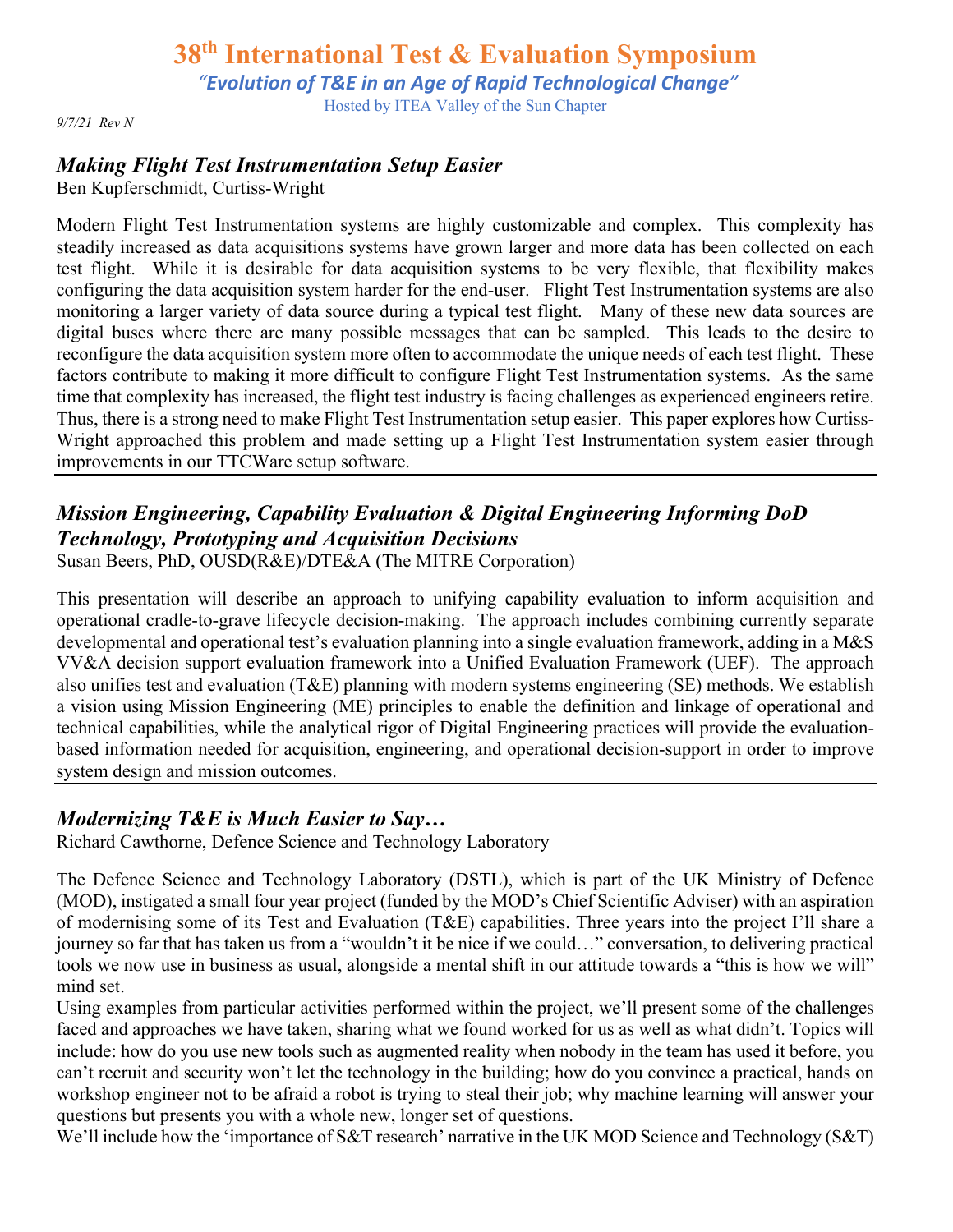*"Evolution of T&E in an Age of Rapid Technological Change"*

Hosted by ITEA Valley of the Sun Chapter

*9/7/21 Rev N*

Strategy has changed during the period of research and how we have supported this, reshaping the activities and approaches being taken in MOD's wider T&E community.

## *Path Planning for Multi-Agent Semi-Autonomous Rover in an Integrated System Test Facility Without the Aid of GPS*

Lauren Blanks, Allyson Burba, Isaac Isukapati & Col Brian J Neff, PhD, U.S. Air Force Academy and National Robotics Engineering Center

Complete end-to-end testing of installed systems on an aircraft within a free-space radio frequency (RF) environment is crucial to understanding and developing its combat capabilities. The Benefield Anechoic Facility (BAF) at Edwards Air Force Base is one of the few facilities capable of measuring far-field coverage patterns of systems under test, including simultaneous measurements of multiple installed antennas for most aircraft in the Air Force inventory. However, the current test environment requires human intervention to manually reposition and reorient the emitters between discrete test points. The task of reorientation emitters within the chamber can be both cumbersome and time-consuming. Considering the current demand on integrated system test facilities such as the BAF, any lost time due to test inefficiencies directly contributes to missed opportunities for the test community. Additionally, stationary emitters only allow for snapshot characterizations of the aircraft's response since the manual set-up only allows for the test to be run in the specific and individual scenarios. Advances in distributed computing and multi-agent coordination techniques make it possible to not only automate the task of reorienting the emitters between test points, but also to simulate a continuous testing environment. As a first step in this process, this paper seeks to demonstrate the possibility of designing an autonomous process through the design of an auction-based scheduler capable of generating the optimal tour for a given set of rovers and user-defined waypoints that they ought to traverse. We propose to benchmark the performance of the system with that of current operations. Simultaneous efforts are underway to develop a semi-autonomous rover that can be used to dynamically and precisely orient emitters inside of a large integrated system test facility without the aid of GPS or RF based navigation techniques. This rover will couple vision-based navigation with odometry to precisely navigate the path specified by the multiagent planner above.

# *Seminal Analysis Methodology Based on Uncorrelated Data Collection in Either Benign or Contested Environments*

Nathan A. Ruprecht & Elisa N. Carrillo, 746 Test Squadron

A continual question in test is to answer how many data points are required to produce statistically significant results for decision makers and what constitutes an event. Especially in constant benign or contested environments, if each sample or a second counts as a data point. At least with flight test, profiles are determined beforehand to know limitations and parameters. With a planned profile and therefore target time, space, and position information (TSPI), this methodology can be ran prior to test to predict the number of data points to be collected. Optimized test planning will reduce test time while maintaining test rigor and data integrity. This methodology is intended for inertial guidance, GPS, or blended navigation units as universal use, it's computationally heavy which is made doable with the processing power of today's computers. This abstract is a continuation of research to both develop and characterize this methodology.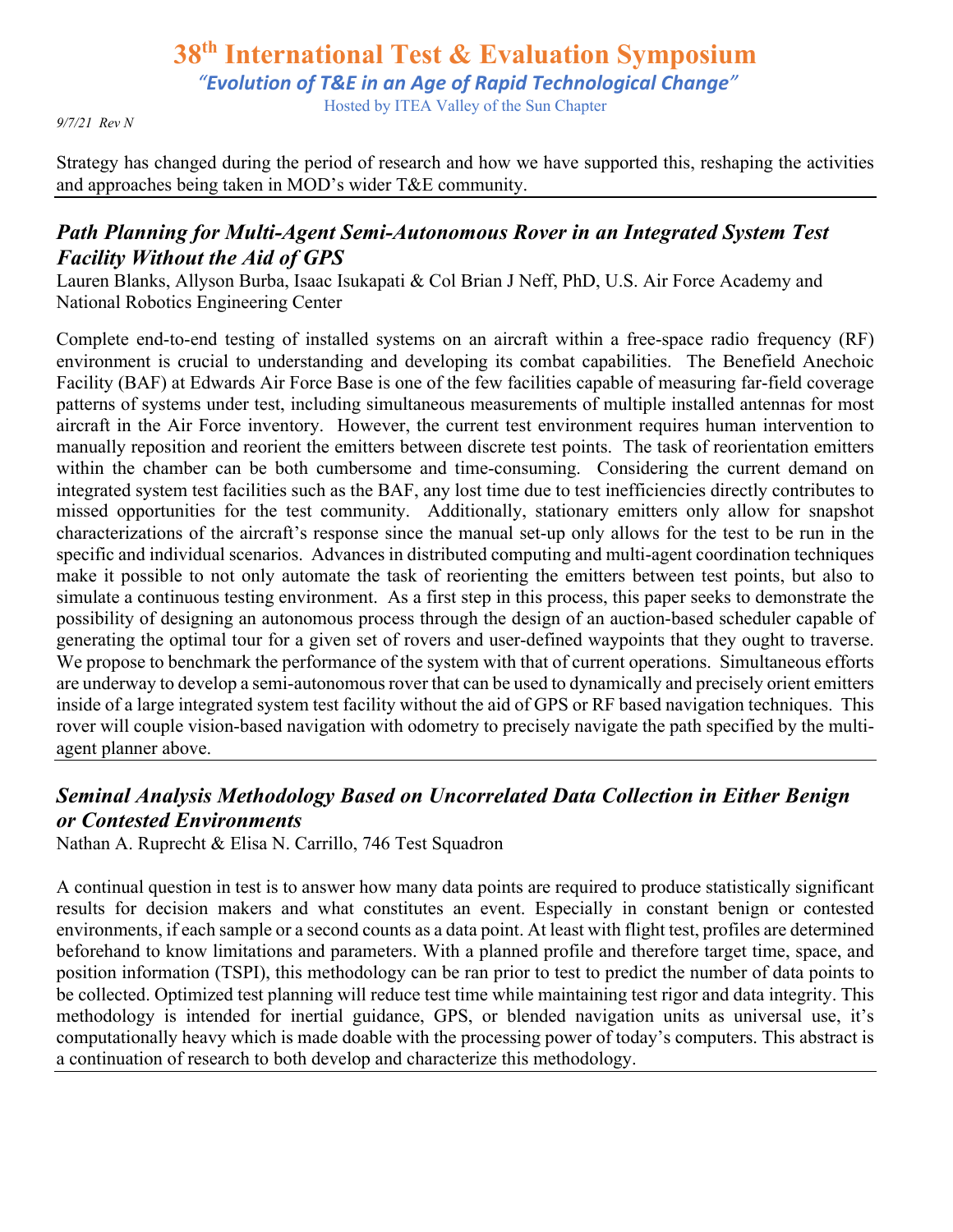*"Evolution of T&E in an Age of Rapid Technological Change"*

Hosted by ITEA Valley of the Sun Chapter

*9/7/21 Rev N*

# *SyncVis, a Framework for 2D and 3D Visual Analytics*

Simon Su, PhD, Olena Tkachenko, Vincent Perry, Michael An, DEVCOM ARL

The Department of Defense Research, Development, Test and Evaluation (RDT&E) community generates and analyzes heterogeneous 2D and 3D data which includes network, application, vehicle, weapon, communication device, data link, and simulation data requiring new analysis approaches to obtain usable information from the data. Presently, there is no established framework or application program available on the DoD High Performance Computing Modernization Program (HPCMP) systems that can be leveraged to support visualization of heterogeneous 2D and 3D data processed on the HPC resources. DoD users require a visual analytics tool capable of supporting data analysis and visualization of the large complex heterogeneous data. A hybrid 2D and 3D Visual Analytics tool, SyncVis, previously prototyped has generated positive feedbacks from multiple users. However, our SyncVis prototype was at Technology Readiness Level (TRL) 1 or 2, far from a production level tool that can be deployed for general use, at TRL 6. In an attempt to harden SyncVis to a higher TRL level, we have been working on improving the stability of the prototype and develop the visualization framework to run completely on the HPC resources.

#### *System of Systems Synthetic Evaluation*

Mark Threadgold, UK Ministry of Defence, Defence Science and Technology Laboratory (DSTL)

The UK Ministry of Defence (MOD) have a requirement to develop future operational capabilities and assure their effectiveness within a representative contested ElectroMagnetic Environment (EME). However, current and future platforms can no longer be considered as a collection of disparate systems, but instead form a fully integrated system of systems both within a single platform and federated across multiple platforms. Furthermore, the connectivity of systems to form a more complex integrated capability extends to the hostile environment in which our platforms are required to operate.

The role of Test & Evaluation in this develop and assure process is essential, but challenging. Current live evaluation approaches are severely hampered in their ability to bring together sufficient elements to represent the fully integrated nature of multiple platforms within a complex and congested EME. While synthetic T&E tools exist to support the approach, they typically trade detail and fidelity for scale. As such, traditional synthetic approaches either provide physics level evaluation at the individual sub-system layer, or analytical level evaluation when increasing to mission-level interactions.

With a drive towards increasing use of complex synthetic evaluation, the MOD Chief Scientific Advisor (CSA) has commissioned research into new approaches towards mixed fidelity synthetic evaluation at the system of systems level. This System of Systems (SOS) research is fundamentally looking to reuse existing synthetic evaluation tools where feasible, but enabling multiple different tools to be used within a single evaluation framework to provide the scale demanded by the end user. Furthermore, the project is harnessing Commercial Off The Shelf (COTS) tools and technologies to provide a flexible System of Systems Architecture Design (SOSAD) that allows mixed fidelity evaluation across the breadth of the EME.

Initial demonstrations of the SOSAD approach have already shown a capability for conducting synthetic T&E that encompasses physics and analytical level models, as well as hardware in the loop facilities, to deliver complex air domain T&E for assurance of military capability within a contested environment. Future work is planned to extend this approach into multi-domain environments, while also progressing concepts for a federated capability that brings together MOD, industrial and international capabilities into a single synthetic T&E construct.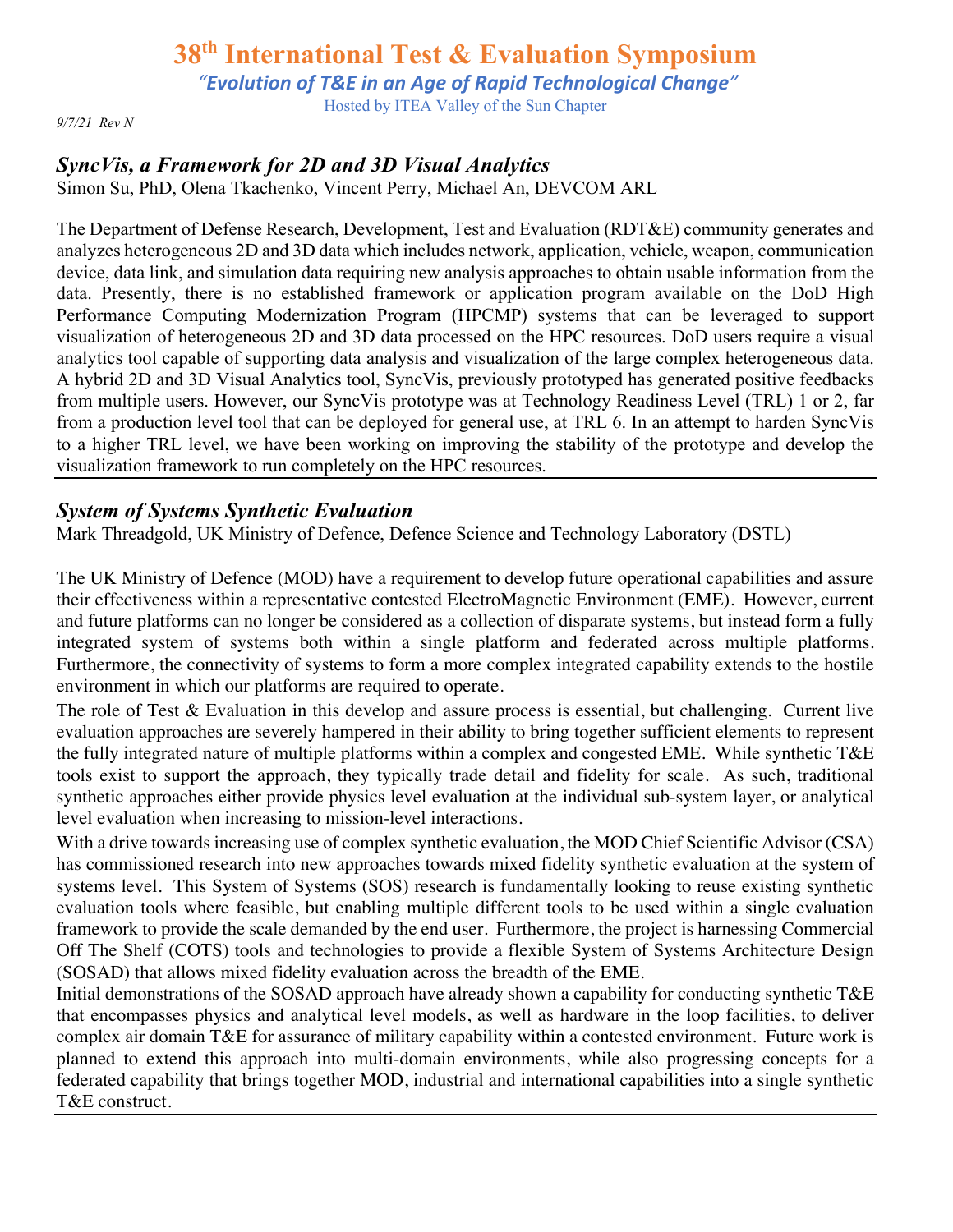*"Evolution of T&E in an Age of Rapid Technological Change"*

Hosted by ITEA Valley of the Sun Chapter

*9/7/21 Rev N*

# *T&E: Required Leadership in The Age of Transformation*

Paul McNamara, The Sente Group, Inc.

Rapid technological change has produced an environment ripe with threats and opportunities. In response, many large and established companies have committed to transformation initiatives. These initiatives aim at making step-change improvements to speed and cost. Those who learn to exploit this rapid change first will have a huge competitive advantage. They will set themselves up to dominate for a generation or more. Those who don't will lose and lose big. It is a high-stakes game, and everyone knows it.

Complicating efforts, long-established methods for improvements are no longer up to the task. They produce incremental improvements in a world requiring step-change results. Horse and buggy manufacturers could have completely leaned out their operations and it wouldn't have mattered. People wanted and then needed the automobile. The horse and buggy went extinct. It was overthrown by a new industry that produced sustained growth for decades. Given test's location and cost in the development process and its inherent complexity, it has become an important target for improvement efforts.

The question for test professionals is are they willing to lead? Will they do what it takes to avoid extinction and to get on the happy path of business and career growth? In this presentation, we share our approach.

Software tools are not the biggest barrier to success although they are essential. Gartner and others have identified culture as the biggest challenge to transformation. Given this, there are many questions that need answering like what does this even mean? What cultural changes must take place? How must leaders structure projects for success? Who must join and where can software tools speed up culture change and results? The presentation will answer these questions. It will share our approach and some of the practices we've used to produce the following results:

- 50% plus improvements to test speed and throughput
- 400% improvements to test equipment and facility utilization
- 99%+ asset database accuracy (by changing the culture)
- Career growth for those leaders who took on the challenge

We will present a new approach to transforming test operations with a fresh approach to asset management. To do this we will expand on historical notions of how to manage constraints to speed and throughput. We will distinguish "culture" and the role it plays as a constraint in complex operations. We will include approaches and practices appropriated from leaders like Bezos, Musk, Jobs, and others. These approaches are essential for dealing with human constraints. Next, we will show how to leverage technology to produce results at scale. Finally, we will address Agile's role in these efforts.

# *Testing for the Future Fight: Necessary Range Capabilities to Ensure Operational Superiority of Defense Systems*

Heidi Perry, MIT Lincoln Laboratories; Hans Miller, MITRE Corporation; Derrick Hinton, SRC

The National Academies of Sciences, Engineering, and Medicine will release a report in early September 2021 assessing the physical and technical suitability of DoD test and evaluation ranges and infrastructure across all domains (land, sea, air, space, and cyberspace). This study was commissioned by the DoD Director for Operational Test and Evaluation and the report will include a comprehensive set of key findings and recommendations to address range deficiencies for testing technologies anticipated to arrive between now and 2035. The report findings are based on testimony from senior military officers and officials from operational, acquisition, and test backgrounds, as well as test and training experts, leading technologists, leaders from relevant commercial enterprises, and individuals with experience in DoD and Congressional budget processes. The report and presentation focus on three fundamental themes: 1) future combat will demand connected kill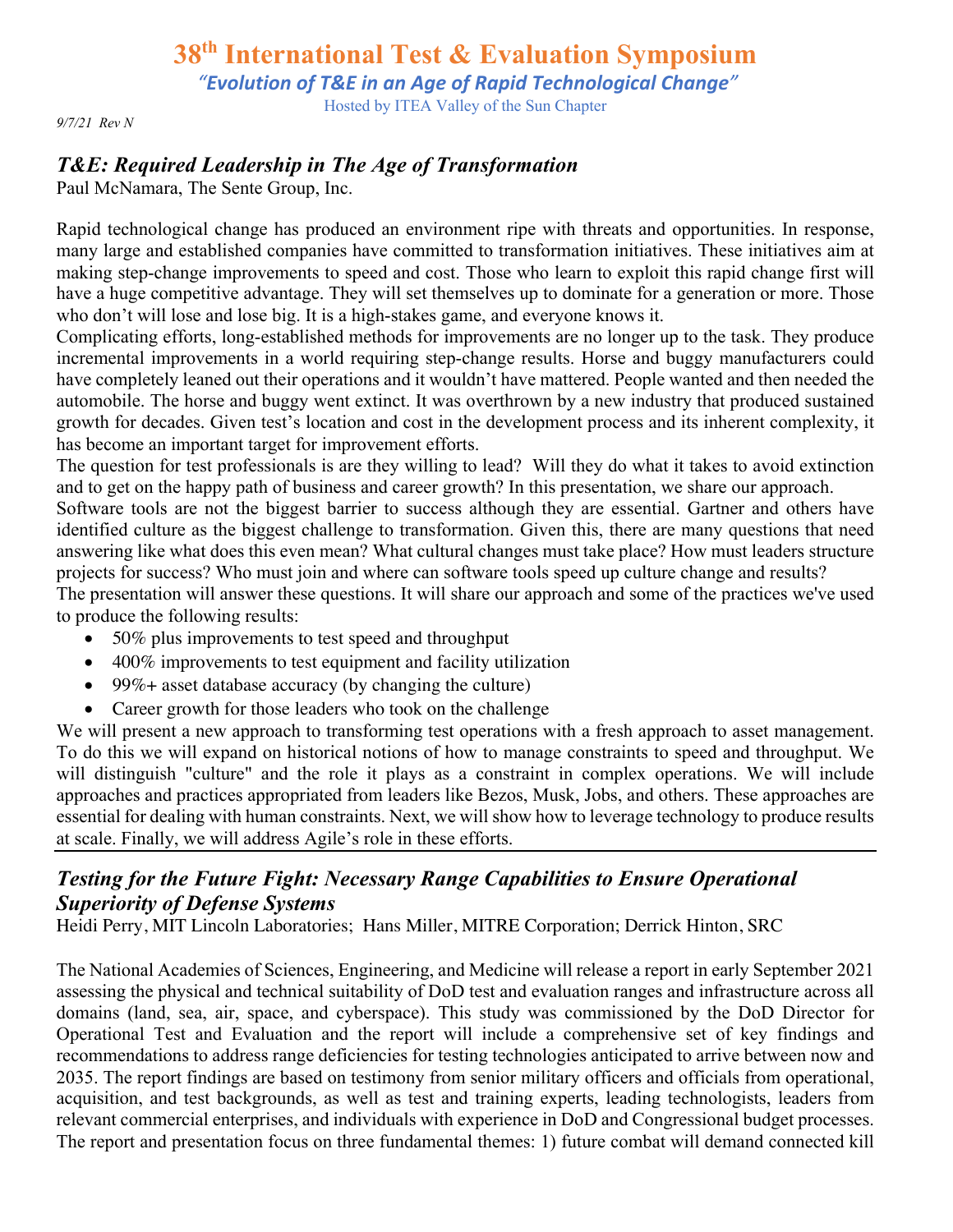*"Evolution of T&E in an Age of Rapid Technological Change"*

Hosted by ITEA Valley of the Sun Chapter

*9/7/21 Rev N*

chains in a joint all-domain operations (JADO) environment; 2) digital technologies are dramatically reshaping the nature, practice, and infrastructure of test; and 3) speed-to-field is today's measure of operational relevance. The presentation will include the report recommendations, which span five broad categories: 1) develop the "range of the future" to test complete kill chains in JADO environments; 2) restructure the range capability requirements process for continuous modernization and sustainment; 3) bootstrap a new range operating system for ubiquitous M&S throughout the weapon system development and test life-cycle; 4) create the "TestDevOps" digital infrastructure for future operational test and seamless range enterprise interoperability; and 5) reinvent the range enterprise funding model for responsiveness, effectiveness, and flexibility.

## *Testing Mixed-Use Networks – Insights Into a Complex Test Process*

Dan Pleasant, Jarrod Tsukada & Kelly Caulk, Keysight Technologies, Inc.

Near-future battlefield environments will contain dynamic ad-hoc networks that include not just communications but also radar/EW and cyber offensive and defensive capabilities. RF signals will be subjected to jamming and spoofing by adversaries, while users must be able to reliably consolidate all of the available information into a single view of the current situation. These systems must be robust against all enemy attacks and survive – and reconfigure themselves – even in the face of lost network nodes, cyber attacks, or even endpoints that have been captured by the enemy. It's critical that such networks be test thoroughly against hundreds or thousands of scenarios before they can be fielded. This paper gives an overview of the kinds of techniques that will be used to test them, and gives some initial insights into the requirements that must be met by the network to allow it to be tested at all. Thinking further ahead, some backend services for warfighter applications will move from the edge to the cloud. Validating network resilience and security against assets that cannot be physically accessed presents a whole new set of testing challenges.

# *The Challenges of Agile Software Delivery for Military Embedded Software Solutions*

Chris Olinde, Andrew Mishoe, Stephens Summerlin & Ken Bailey, Georgia Tech Research Institute

Significant progress has been made in the maturation of tools and processes to shorten the development life cycle of software with the goal of providing continuous integration and delivery of high-quality software, commonly referred to as DevOps. There remain several challenges to deploying these practices easily on packaged embedded software solutions for military applications. Two specific challenges will be addressed in this technical session – navigating security requirements and software build reproducibility.

The first challenge is navigating security requirements, while minimizing vulnerability of the system while simultaneously enabling unclassified development and continuous delivery.

A second challenge is meeting the sponsor requirement of delivery of source code and reproducing executable binaries. The challenge is primarily due to the increased complexity of the build and test pipeline, which has to be replicated at a sponsor site in order to satisfy all external dependencies to reproduce software. The effort to standardize around common pipelines and environments frequently makes assumptions about hardware, storage access, and network connectivity that do not hold for secure embedded systems.

Finally, the unique nature of embedded system hardware and interfaces creates tight coupling between components and increases test complexity. Often, availability of hardware or representative interfaces lead to bottlenecks which can limit a team's ability to test and verify functionality.

This paper will present the roadblocks encountered during a recent DoD embedded system development project, the approach that was taken to overcome each issue, and lessons learned that should help to enable continuous delivery to embedded systems of the future.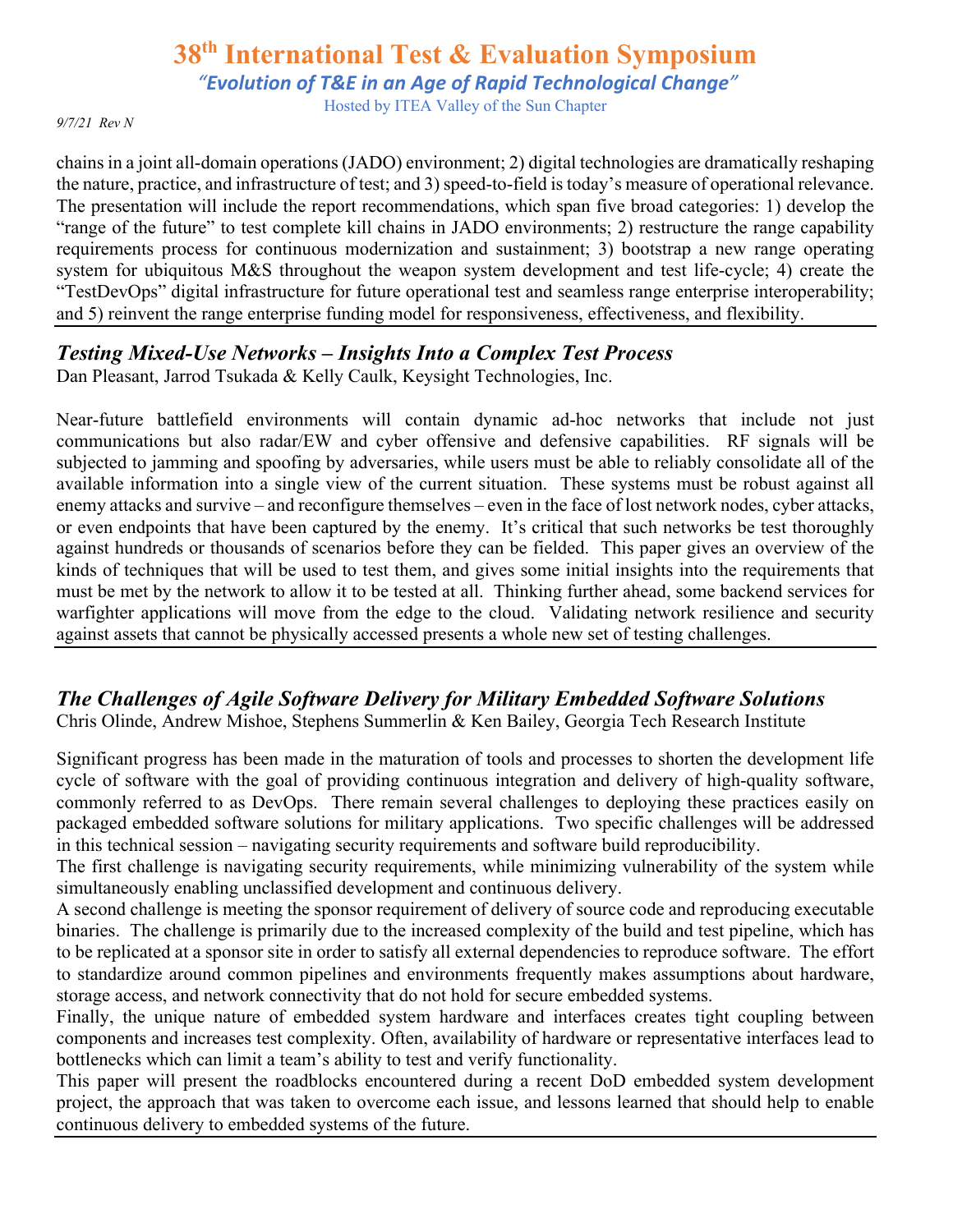*"Evolution of T&E in an Age of Rapid Technological Change"*

Hosted by ITEA Valley of the Sun Chapter

*9/7/21 Rev N*

# *The Queensland Flight Test Range (QFTR)*

Rob Dunn & Jim Parkes, QinetiQ Australia Pty Ltd

The Queensland State Government has a vision to be a world leader in Unmanned Aerial System (UAS) technology and their applications. A key enabler in achieving this vision is the development of the Queensland Flight Test Range (QFTR). The QFTR is a Queensland Government sponsored facility operated by QinetiQ Australia. The QFTR is located at Cloncurry Aerodrome in north-west Queensland.

The QFTR is a commercially operated facility available for both civilian and military use and provides the ideal location to test, trial and evaluate UAS and payloads in a safe, managed environment. The QFTR has relatively low levels of conventional aircraft traffic, an excellent 2000-metre primary runway and a graded 1150-metre secondary runway.

The surrounding uncontrolled Class G airspace has low traffic levels and large areas of unpopulated land below. There are significant airspace volumes of varying dimensions available to meet specific UAS trial requirements. Whilst similar capabilities exist in Europe and North America, this commercially operated Range is unique to Australia and the Asia Pacific (APAC) region. It is designed to cater for large, high speed platforms, platforms with long endurance and/or high-altitude attributes, and teaming/multi-platform operations in a common user environment.

QinetiQ used first-principles risk management approach to develop the operational procedures for the QFTR in a regulatory environment silent on Flight Test Range operations.

The QFTR currently offers:

- Approved and licensed operators to fly and test UAS of all weight classes in a safe and controlled environment;
- BVLOS approvals through the provision of ground based surveillance systems;
- Airspace design and approvals to meet the needs of the user trials and manage ground and air risk;
- Safety Case development (SORA based) and Regulatory approvals;
- Local aviation stakeholder/land owner engagement on behalf of users;
- Range surveillance safety services through tactical identification of air risks;
- Operations under a QinetiQ Remotely Piloted Aircraft Operator's Certificate (ReOC);
- Emergency response planning and coordination; and
- Provision of aeronautical information and weather briefings to facilitate FTR operations.

The option for QFTR staff to secure complex regulatory approvals on behalf of users within existing regulatory frameworks, including detailed SORA applications and extensive stakeholder engagement, reduces the time and resource burden on users of the Range.

Additionally, QinetiQ holds a ReOC and can offer an induction service for users that may not hold an Operator's Certificate. This is particularly beneficial for smaller operators or international clients.

With planned future capability enhancements, the Range will expand into a broader Aerospace Test Facility that will facilitate:

- Complex flight trials and payload testing supported by a Live Virtual Constructive (LVC) capability;
- Integration of T&E instrumentation with more complex mission control systems and infrastructure;
- Counter UAS research;
- Manned/Unmanned Teaming testing;
- UAS air weapon testing; and
- Long range and guided munitions testing.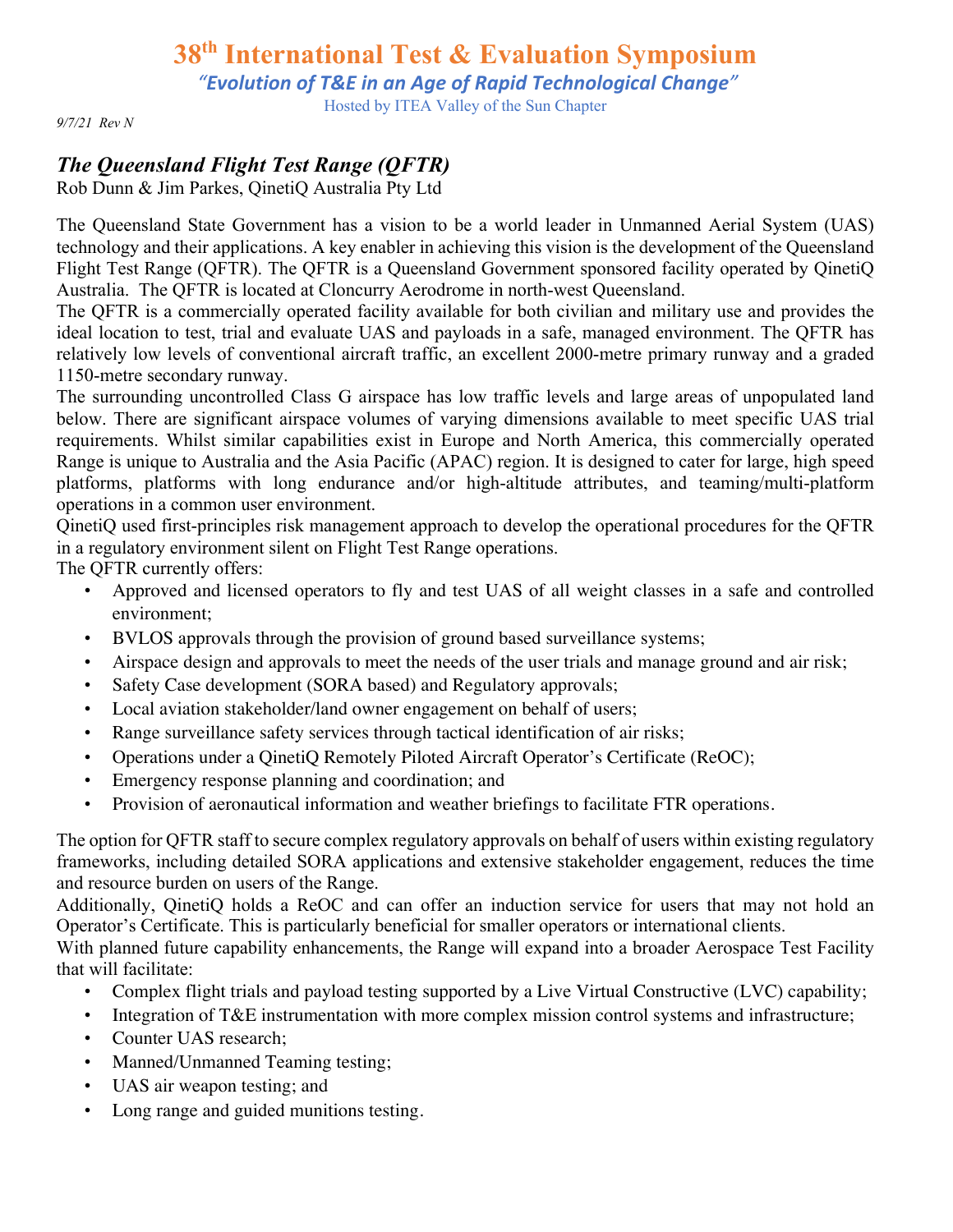*"Evolution of T&E in an Age of Rapid Technological Change"*

Hosted by ITEA Valley of the Sun Chapter

*9/7/21 Rev N*

"The QFTR is a critical component of the overall drone ecosystem, as both an enabler and connector of hightechnology UAS programs and initiatives." Greg Barsby - Managing Director QinetiQ Australia.

#### *The Use and Benefits of Modeling and Simulation with Autonomous Testing*

John Whitt & Paul Bounker, Aberdeen Test Center/Ground Vehicle Systems Center

Autonomous systems are becoming more and more pertinent in today's world. The question that comes into play is how do you accurately and effectively test these systems to ensure safety and functionality? As these systems evolve so have modeling and simulation tools. Current gaming engines have high fidelity physics based simulation capabilities making it easier to simulate autonomous vehicle testing. Using these tools, testers can now integrate terrain models, mobility models, sensor models, and autonomy software together creating a virtual testing ground. Simulations will now be able to take digital twins of autonomous vehicles and have them interact with weather, obstacles, and even degraded sensors. With the use of these tools, testing can now be broken down into three stages. The first stage would require the autonomy software to be provided and integrated into the simulation. Once it is integrated, as vehicles undergo development before prototypes are built, thousands of simulations can be run using the autonomy kits software. This saves money as no hardware has to be built. Issues noticed during the simulations can be fixed in the software before prototypes are ever built. With the use of a high-performance computer, thousands of scenarios can be run quickly and returned producing edge case scenarios. Even still, pass and fail criteria can be assigned, and the results coming from the high-performance computer can not only give you edge case scenarios but also how many times it passed and failed. After the software is developed enough, the software can now progress to stage 2. Stage 2 testing involves the simulation mentioned in stage 1 but adding a Hardware in the Loop (HITL) element. HITL allows the use of simulators that already exist such as Aberdeen Test Center's (ATC) Roadway Simulator (RWS). The RWS is a treadmill for military vehicles. The RWS can integrate a live autonomous vehicle with virtual autonomous vehicles as well as virtual weather and obstacles. Stage 2 ensures that the software is not telling the vehicle to perform certain functions that the actual hardware is not capable of. One advantage of this approach is you have taken your 1000s of simulation and have reduced it down to 100s while still only using one live prototype. After the goals of stage 2 are met, the autonomous vehicle under test can now proceed to stage 3. Stage 3 involves live testing of the vehicles in a controlled environment. This environment involves using a hardware/software applique kit that is installed over top of the autonomy software. This kit would shut the vehicle down if it went out of locational boundaries, came too close to obstacles, noticed a vehicle failure, or noticed a change in status of the emergency stop that part of the vehicle. How the vehicle is stopped and when it is stopped is completely configurable. Stages 1, 2 and 3 are already being implemented as part of a project called the Autonomous Systems Test Capability (ASTC).

## *Topic Modeling and Visualization for Test Incident Report Data*

Sage Leone, University of Maryland; Jamie Infantolino, US Army Research Laboratory; Adam Childs & Cleon Anderson, US Army Research Laboratory/Parsons

Testing at the U.S. Army Aberdeen Testing Center (ATC) is producing data at an increasing volume, velocity, and variety. In order to handle this growing amount of data, less resource-heavy approaches to analysis need to be implemented. This research leverages the big data resources available at the Army Research Laboratory High Performance Computing (HPC) center to create an automated classification system for data records. Using Apache Spark's MLlib and SQL libraries, a topic model using Latent Dirichlet Allocation was developed to quickly and correctly categorize Test Incident Reports from vehicle testing at ATC. These results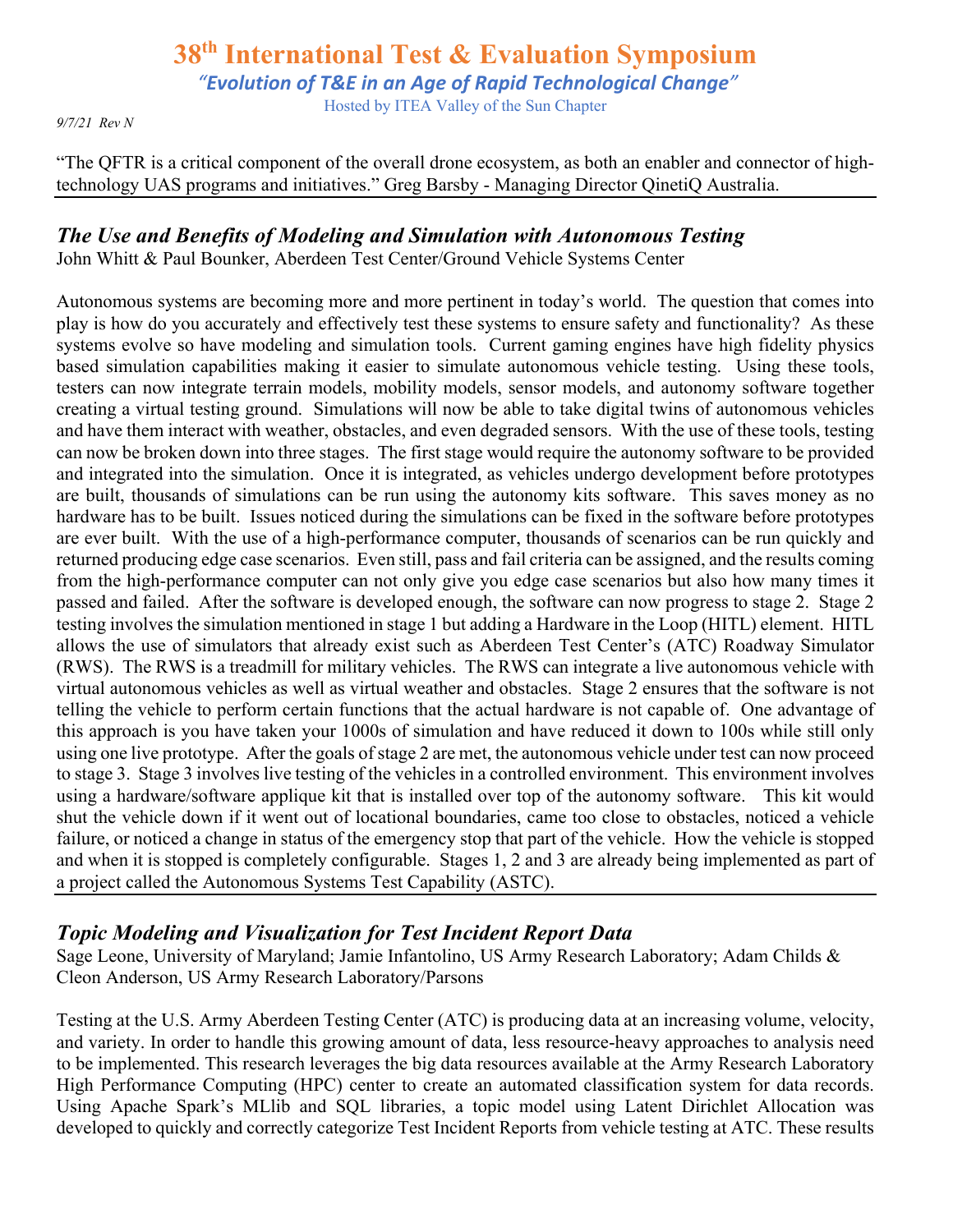*"Evolution of T&E in an Age of Rapid Technological Change"*

Hosted by ITEA Valley of the Sun Chapter

*9/7/21 Rev N*

were compiled into clear visualizations, allowing trends to be quickly observed and used to directly improve the testing process. Building on previous research on the use of HPC resources, this topic model further reduces the time and personnel spent on data analysis. In the future, further integration with Hadoop, Hive, and new Spark Streaming technologies, as well as generalizing this product for other datasets, could lead to faster and more widely accessible results.

### *Use of DOE Tools in a Development Laboratory*

Jasveer Ramroo Beni, Master Builders Solutions Construction Chemicals, LLC

Our technical team throughout the ORA (Orient-Russia-Africa region) underwent training for Design for Six Sigma with the aim to improve the efficiency of our laboratory and development activities. As a result, one of the concepts from Design for Six Sigma is the Design of Experiment (DoeE) which we nowadays use in several of our research and development projects. DoEs help us to use our technical expertise in a streamlined and scientific approach for several benefits such as:

- Screening large numbers of raw materials for a particular project
- Identifying interesting interactions which impact product performance
- Building predictive modelling or formulation guidelines
- Optimization of existing product formulations with respect to cost or performance benefits
- Sharing of information across countries using statistical tools, and data derived from DOE is like having one common language

I will put up a short presentation, summarizing the above points with some examples of completed Design of Experiments and data analysis and how the above-mentioned benefits contribute to the scientific testing and evaluation in a R&D lab as ours.

# *Using Natural Language Processing to Construct a Knowledge Graph of Test Incident Reports*

Sagar Indurkhya, PhD, Hector Vazquez, Aakash Indurkhya, and Ciro Donalek, Virtualitics, Inc.

It is often the case that a Test Incident Report (TIR) makes note of an observation that has been reported in many other TIRs, so that the noted observation is an example of a pattern. The Test and Evaluation (T&E) operator desires to identify such patterns so that related observations can be consolidated, a comprehensive solution can be developed, and duplication of work can be avoided. However, the identification of such a pattern is slow and difficult because of the tedious manual effort required to identify members of the large corpus of TIRs that are relevant (with respect to the observation of interest) and then analyze the large volumes of data associated with each identified TIR. To this end, we have developed a computational procedure for automatically identifying common patterns observed across many TIRs and producing relevant visualizations of the datasets associated with the identified TIRs.

The procedure takes as input a corpus of TIRs and associated datasets (of sensor data). The procedure outputs a Knowledge Graph, which is a type of network graph in which each node corresponds to a TIR and two nodes are connected by an edge if the two corresponding TIRs are semantically related; two TIRs are semantically related if they make the same observation (e.g. "the engine is leaking coolant") even if each TIR expresses the observation differently (e.g. "the engine is leaking coolant" vs. "coolant has leaked out of the engine"). The procedure takes the form of a Natural Language Processing (NLP) pipeline, consisting of a sequence of stages involving: the preprocessing and tokenization of each TIR in the input corpus, recognition of named entities,